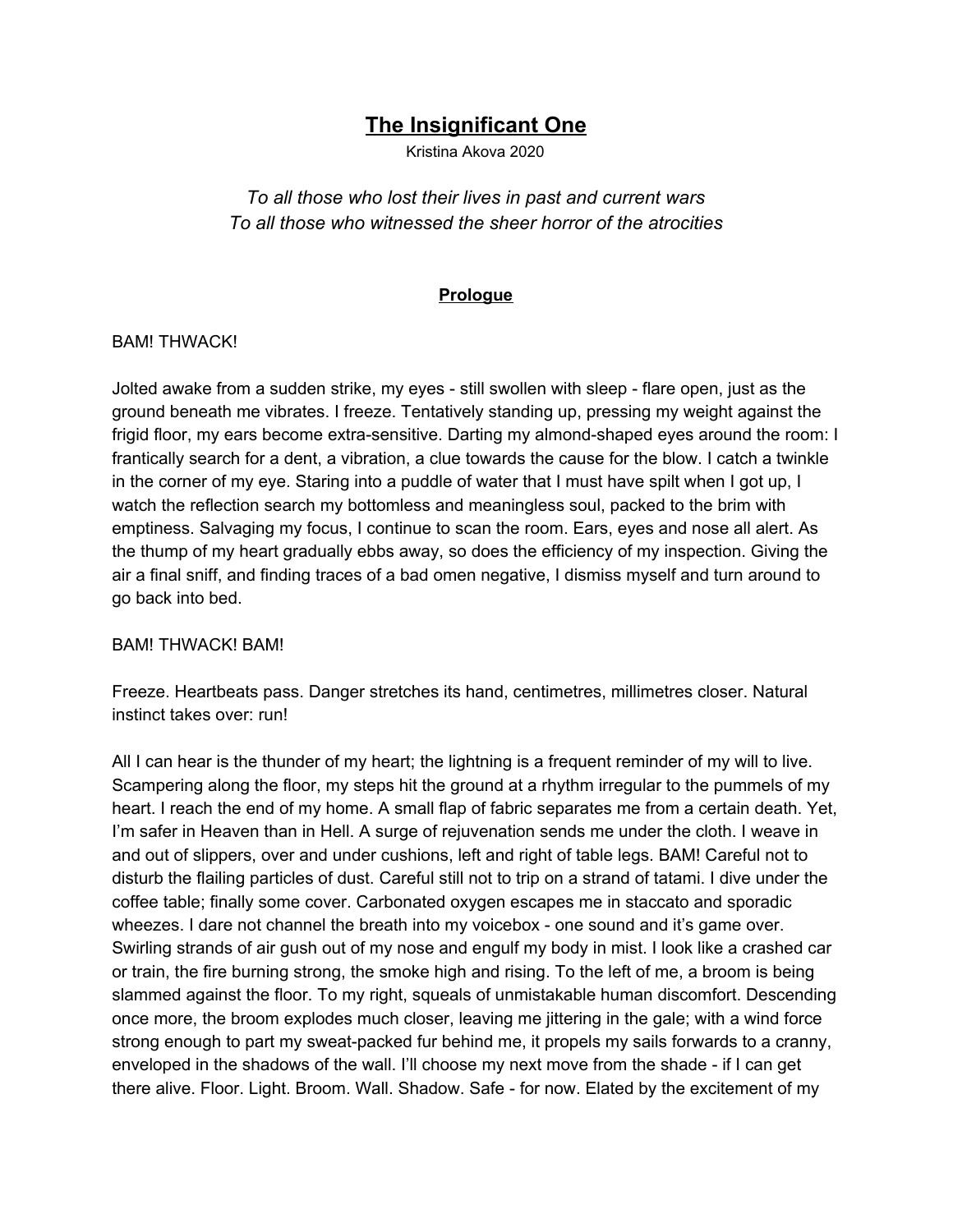successful dash, my rationality evaporates and I scamper forwards without thorough analysis. I see an open window in the corner of my eye. If I can launch myself from the coat hanger, I'll have a soft landing in the thick snow of the garden. Changing direction, I take a leap -

#### BAM!

A raging fire blooms within my chest, burning my organs with flames. I curl up tight to loosen the suffering, as I fight the unstoppable current carrying me away. I skid, skittering along the floor, further and further each time as my will to stay strong fades away into the penumbra I once thought would save me. A final slam of the broom and I am launched in the opposite direction to my window of flight. I shut my eyes. No point in hoping for the best when I deserve the worst. Colliding into the wall back first, I slide down the wall. Once I reach the bottom, I'll see Izanami for sure. However, once I reach the floor once more, the deity of death does not welcome me with open arms. She sends me down a hole instead. A hole to Hell. I swirl down, spinning and swivelling. I try to open my eyes but am met with a darkness deeper than when they are closed. Downwards into the tunnel of twilight, I spiral maniacally. Confusion; this is what death feels like. Confusion. How ironic. We are confused about death when it itself is the essence of confusion. A soft glow comes from the end of the underpass, it must be the angel which chooses my path of Heaven or Hell. Strong and bright as ever, the hole draws to an end.

I fall out of the tunnel and tumble into an abyss of darkness: soft, tangible and smelling of cleanliness. But somehow the gloom does not cower here.

#### **Chapter 1**

'Hello, guinea pig. Wake-up, please,' a euphonious voice whispers a melody into my ears. Fluttering open, my eyelids reveal a pallid human face hanging over me. The frying pan is my end now. I frantically crawl out from under the handkerchief of a blanket when a syringe of pain injects itself into my hip. I fall onto the ground, almost passing out from the trauma as yesterday's memories gush into my mind like a river held back by a dam obliterating its keeper and rejuvenating the droughted valley. Pressure on my head passes down through my body, rubbing my fur in all directions before it goes back up and then down again. I try to channel my panicked breathing into a pattern that matches the force. After a while, it becomes relaxing. Once more attempting to swivel around, this time I do it painlessly. Going down on all fours to examine my entire body, I conclude that my only injuries consist of a bruise to the hip, a scratch to my ankle and a slightly dented whisker. I look at Jurojin, the almighty saviour and feel my jaw drop to the ground when I do not see the deity of longevity standing in front of me. A young boy takes his form instead.

Floppy dark brown hair dangles down into his chocolate eyes: pure with passion but cloudy with concern. As I move closer towards him to get a better look, the clouds fly away into his sclera, revealing a spirit of benevolence humbly shining in his pupils. A slim body with a hollow face, amplified by a pasty white skin tone completes my liberator.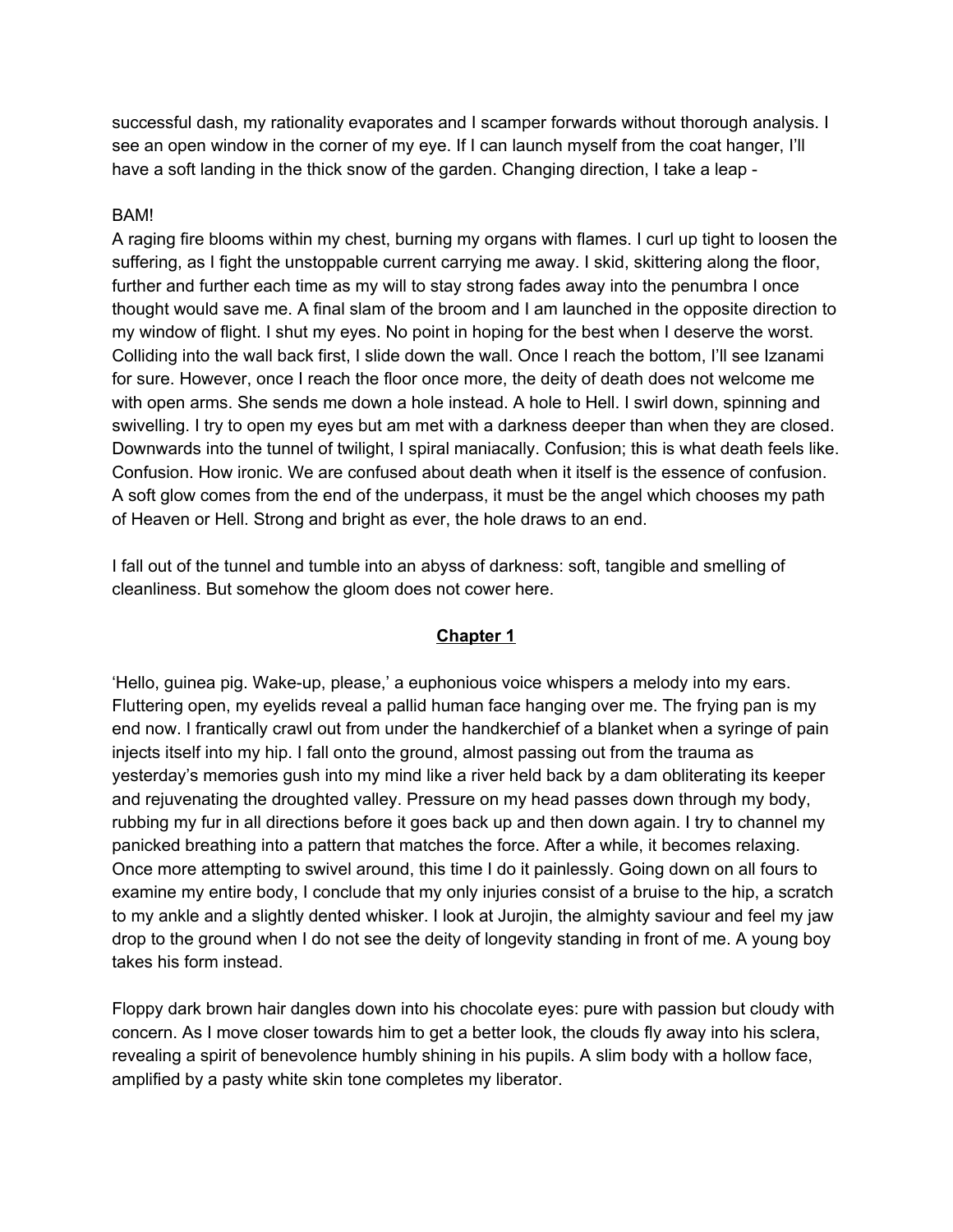"Children! Come to dinner please - and don't forget to wash your hands!"

A woman's voice shrill, yet soothing seems to have an effect on the boy before me. Scooping me up and placing me in a fold in his cardigan, I peek out as much as I can as I observe the change in surroundings. A contrast to my knight in shining armour's dark room, this one is well-lit with miniature suns spreading light and warmth throughout the albeit small room hanging in the ceiling. Smells of cooked rice and miso soup waft through the air, into my nostrils and out with each inhalation and exhalation I take. The leftover pickled vegetable I found on the floor and ate just before I fell asleep some time ago seems like aeons away and it is only now I realise how hungry I am. I paw at the lining of my saviour's pocket, hoping he'll notice. Unlike hail, the warm snow plopping from his chopsticks onto my head is welcome, especially when I find out it is edible. So this is rice, I tell myself, committing its texture and essence to memory. As I chew, a conversation among the people at the table emerges.

"Mother, when will Father come home?" a voice, not my saviours but similar to it, echoes out from the left side.

"He only left yesterday, Tadashi, and he told you. He will come home when we have conquered all of Asia", the woman's melodious voice who beckoned asked them to come to dinner rings out from the right side.

"How long will it take?" Tadashi enquires sincerely.

"Our army is strong and tough, but the warriors of the south are said to be advanced in weaponry,", Mother sounds exasperated but adds with a forceful tone," when Father comes home, he does."

Tadashi drops the matter, leaving the atmosphere quite sullen. I squeal in hilarity at his stubbornness, but the noise, intended only for my ears, reaches my saviour's and his mother's too. My liberator stiffens, but keeps silent.

"Is that a mouse? This afternoon, I heard old Mrs Watanabe from upstairs smack her floors with the broom again. I'd hate to think that she drove the vermin into our home," shuddering, Mother concludes, "if any of you boys see a creature, even if it's a cockroach tell me immediately".

"Yes Mother," Tadashi replies, loudly and proudly, leaving my saviour emptily echoing his brother's words.

"Ki-ki, please stop dropping your rice on your lap. I am uncertain for the future and we must save every grain possible".

"Yes Mother, I am sorry." I could feel the vibrations of my rescuer as he spoke.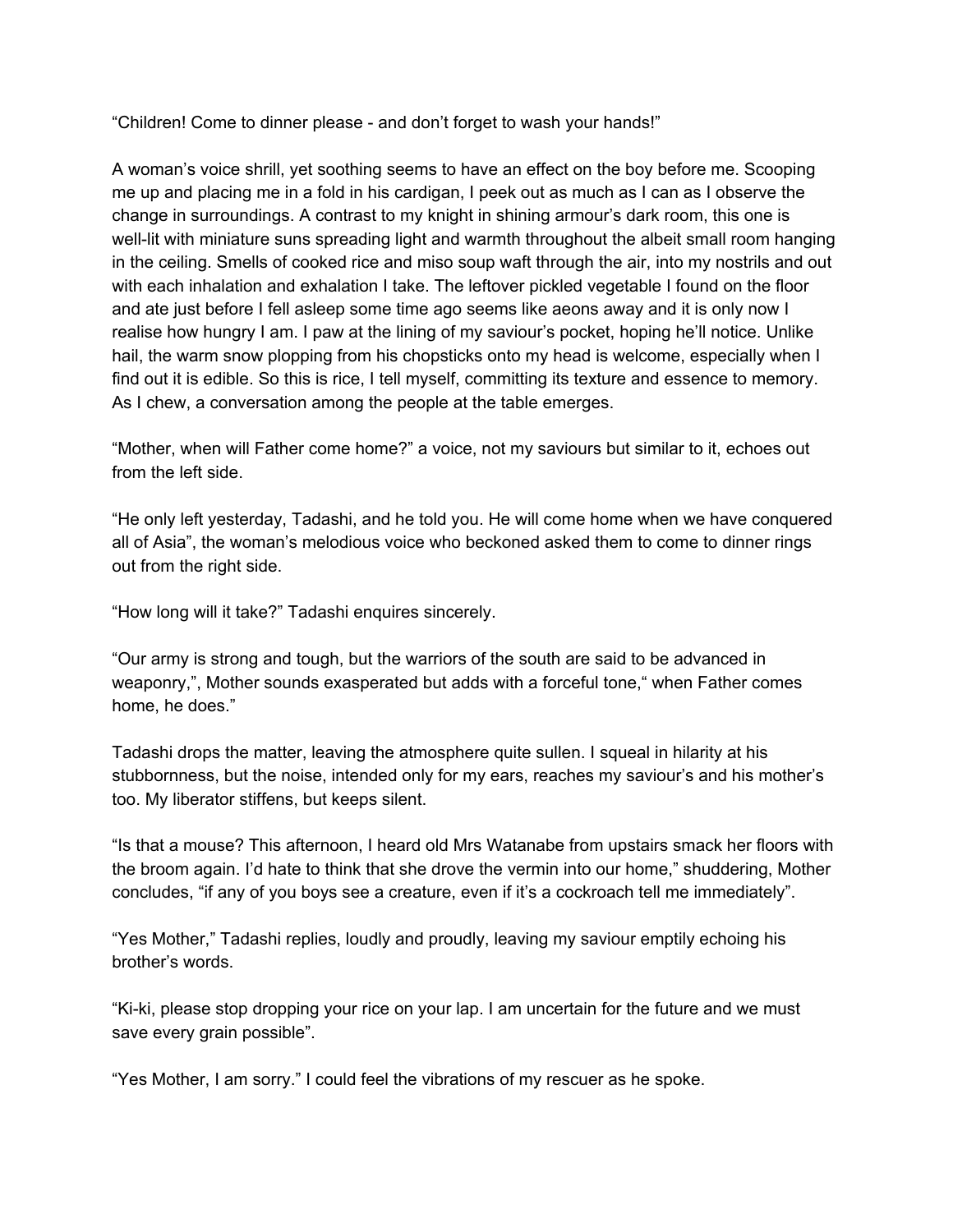"After dinner may I go to watch a movie in town with my friends please?"

"No Tadashi. And you know why."

"Can I at least run out to buy a newspaper? Everyone else at school will be talking about it."

"OK, fine. But tomorrow after school you must work in Uncle Shigero's restaurant for at least an hour and a half."

"Of course, anything!"

After clearing both his and his brother's plate (who slammed the door on his way out), my saviour and I went back upstairs where he set me on his desk. Quietly humming he stroked, petted and brushed me, with a touch as supple as a feather. I relaxed in the muscles of his hand, playing a rhythm alike to that of waves, crashing feelings of sleepiness and contentment as the foam disperses. With the mist of the sea settling over lightly, his words cascaded stronger.

"Your name is Ryo, meaning excellence. I know you will live up to it, little Ryo".

Footsteps approached the room and I got slipped into a drawer of some sort. Among my inmates in the prison of wood are several sorts of stationery: pens, erasers, rulers, paper clips and the like. I peak out from a small opening at the top, having decided that my fellow prisoners won't keep me as nice a company as I should like. Moving around the room like a sparrow, no sooner arriving at one place before taking off for the next, he collected books and papers from around the room, as meticulous as a bird building its nest when packing it into a bag. The doorway fills with a silhouette, and as it glides over, I realise it is the woman from dinner - Mother.

"Talking to yourself again… how are you, my darling?" She sits down on the straw mattress, her simple clothes even more drab against the threadbare blanket. He shrugs, leaving his bag at the door and sitting down beside her.

"Is something bothering you? Is it Father?"

"No, it's really nothing."

"I love you."

Sitting down next to her, he took her hand and gently began to fold it, moving each slender finger individually, slowly but surely drawing the stress from her hand into a needle of fine finger work, before turning the sharp end and plunging it into his wrist; injecting the sorrow into himself. She did not notice his change in psyche, but I knew that he had swapped her morose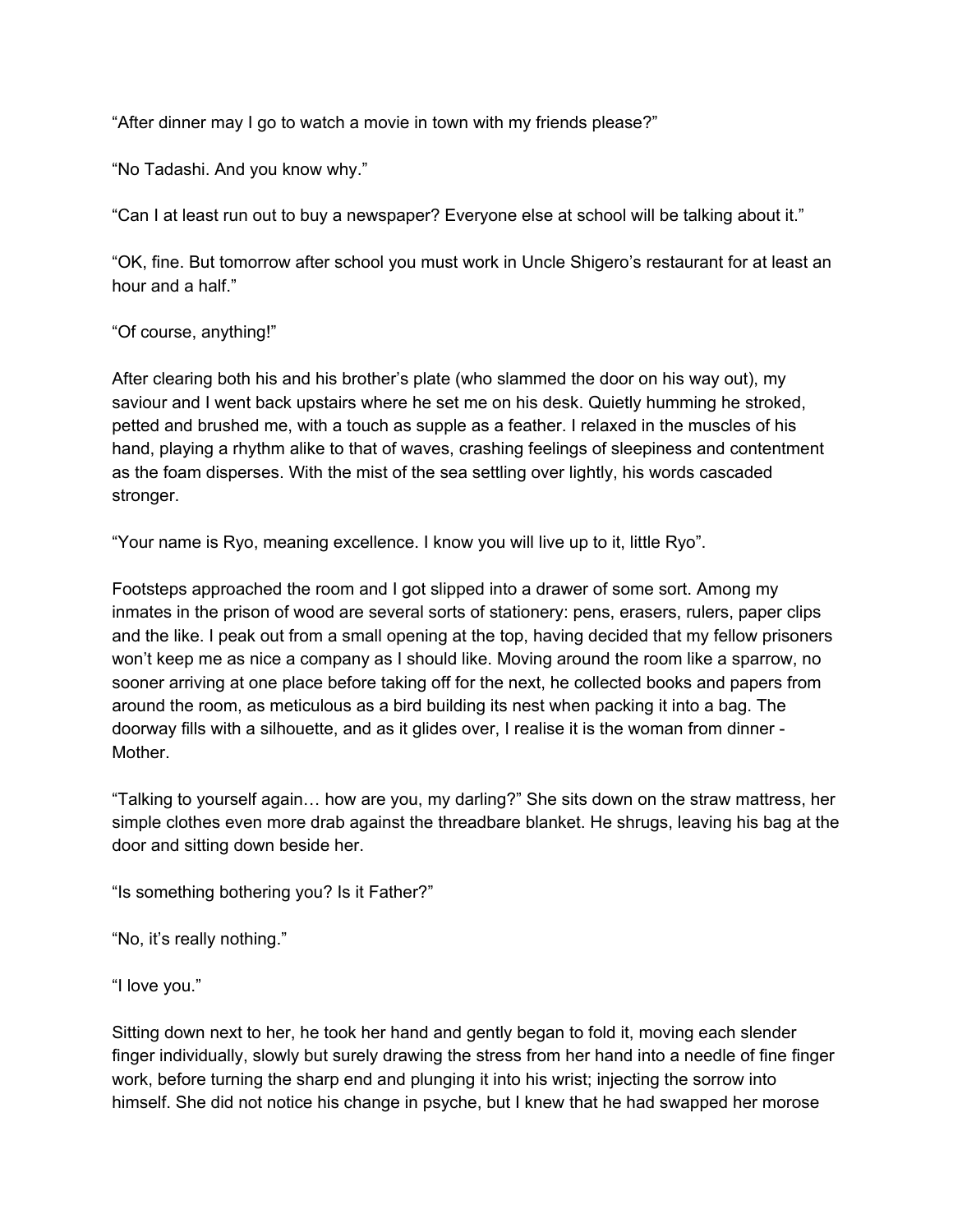energy with his serene one. Opening her eyes, she sighed and embraced him, placing her head on his shoulder.

"I gave Tadashi money for his newspaper, so I'm going to give you money too. Maybe you can buy a toy."

"You know I don't need it. Take it back."

"No, I insist."

"I can't accept this. Buy something nice for yourself."

"I'll leave it in your bag in case you change your mind." She bent over and placed the money into a scuffed-up navy school bag, zipping it carefully after standing up and shadowing the room with the grace of her umbra from the doorway.

"You have school tomorrow, it's best if you go to bed now."

Having already changed into his pyjamas, he bowed deeply to her before sandwiching himself between the straw floor and the cover. Seeing him enveloped deep within the cold berth, she flicked off the only light in the room; a small yellow lamp by the door extinguished its warm glow before closing the door. As the last sliver of light got swollen by the starving darkness, her melodious voice floated through once more. A beacon of day in the suffocating night: "Good night, Kiyoshi, my quiet son."

Kiyoshi. So that is the name of my saviour.

## **Chapter 2**

The next morning, I awake to the gentle alarm of charred gold filtering in through the restored but tattered curtains, like angels descending from the Heavens above, dancing, twirling and fluttering on my face, promising me a beautiful day ahead. It certainly starts that way, with Kiyoshi and I venturing out of the basement flat while most of the city sleeps. From my haven under his hood, I observe the city of Shizuoka come to life. As we first step out into the day, a slither of the sun still remains hidden on the Eastern horizon, with the rest of the sky a pale pink with splashes of artistically painted turquoise and lilac. As our traipse leads us out of the residential district and into the suburbs of the business one, more and more apartments begin to turn on lights, like a sea of lanterns glowing stronger and stronger with each step taken; Kiyoshi, digging his talons into a small paper bag of onigiri - seaweed wrapped rice in a triangular shape - afraid of the big, black crows notorious for snatching lunch and babies from the unwary. Attending the neighbouring school, Tadashi walks "with" us - I mean to say he is just shy of running away from us. When we turn the corner, however, my disappointment melts away with my heart as he embraces his girlfriend. Without looking back at us, he slows down his pace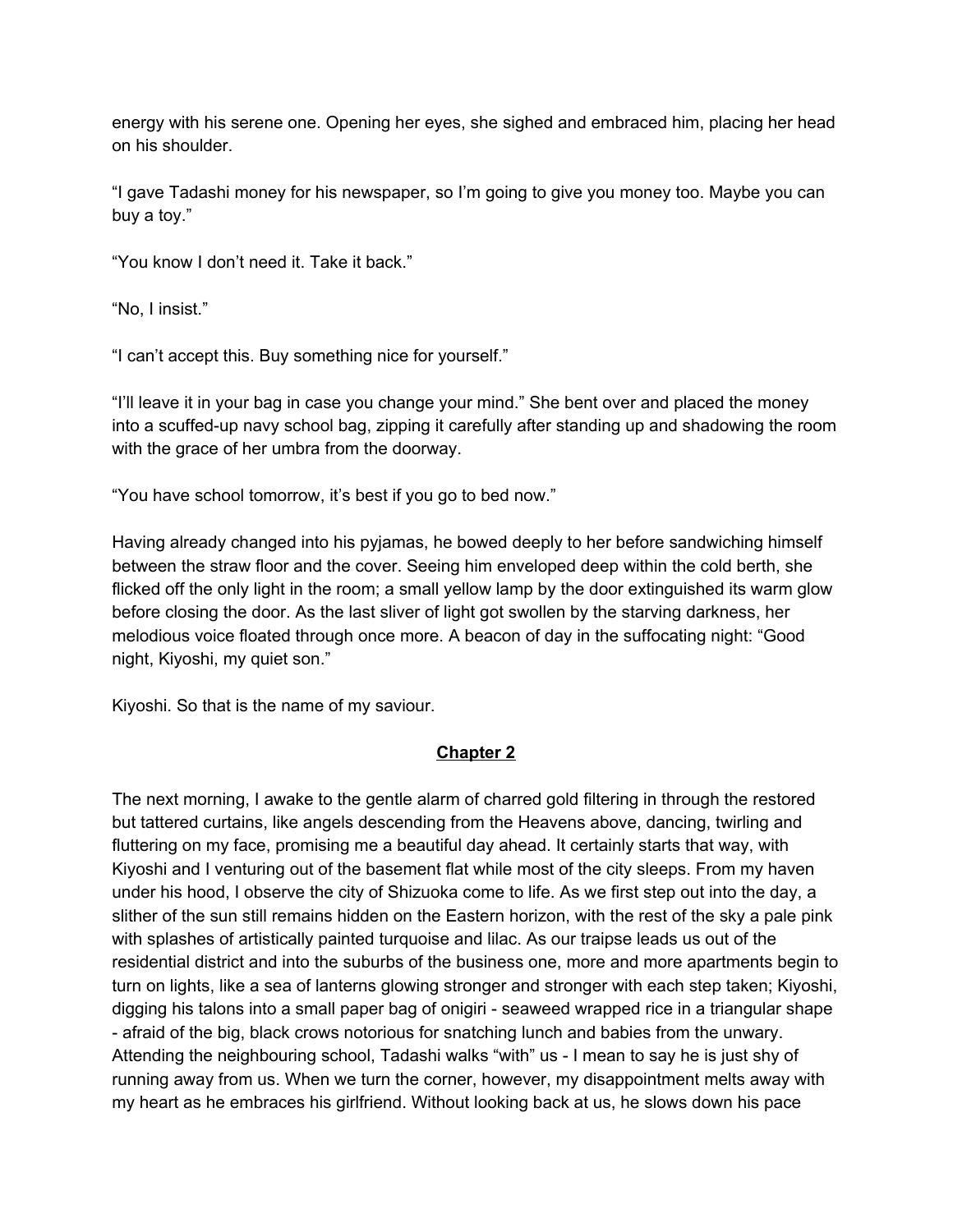considerably to match hers. Both being in the top ten scorers of their middle school tests, they were given a place at the best public high-school in the district - the only one with conditional spots, Kiyoshi whispers to me.

It is barely half seven when we bump into a large crowd of students, Kiyoshi's classmates. Like a mob of turtles, bearing blue and black shells upon their backs, the students cheerfully walk through the ever-broadening roads, raising a cloud of chatter so cacophonous that women with hair wrapped in towels and foam-bearded men open their windows, lean out and shake their fists, pattering a drizzle of half-hearted shushes upon the children, knowing fully well that nothing could stop their exuberant aura on a crisp, Monday morning in the late spring of 1936. The atmosphere is thick with anxiety and nervousness, because, Kiyoshi whispers to me, today they will get their results from their final exams before their holiday, starting next week.

With only fifteen minutes before their lessons begin, a toy man in his gleaming white suit, a mockery of the student's uniform, comes out of his shop, bearing upon his back an extensive stall of toys. Balanced along a ledge, teetering dangerously from a string top and emitting a euphonious ringing noise from the bells in the bottom crates, the toys, predominantly handcrafted from wood, come in all shapes and sizes for all ages and all genders. I had thought that the children were so relieved with their exams finished, nothing could spark their spirits into blossoming fireworks, but the toy man proved me wrong. With his broad smile revealing crooked but clean teeth - matching the sparkle in his eyes - it was hard not to feel even more mirthful than just seconds before when he'd scuttled out of his workshop.

Immediately, all the children, middle and high schoolers, form an orderly queue in front of the toy man, digging into pockets for any spare change, swinging bags over in front of their chests to retrieve wallets. The well-kept roads emitted no dust or dirt, even with students jumping up and down to get a good look at the selection and the prices, yelling updates to friends in the back of the line of which toys are left. Tadashi, far at the front of the line, is secured a spot by his friends and he stands with a protective arm around his girlfriend as they laugh with their friends. In all the jostling, Kiyoshi is filtered through like a stubborn lone coffee grain separated from the rest of the dissolved powder to the very back of the fifty-strong queue. To avoid getting my head caught on someone's swaying backpack (thankfully it's bright blue) I shuffle into his breast pocket, where I get an even better look. Tucking his lunch under his arm, he digs out the folded cash his mother gave him yesterday. A group of late-comers barge into the back of the line, making their appearance known as they begin to scream the names of friends at the front. Ignored, they turn to Kiyoshi.

"Hey Kiyoshi, my man!"

"Hi Seiichi. How are you?" Kiyoshi's soft clipped voice seemed even more subdued in contrast to Seiichi's obnoxious projection.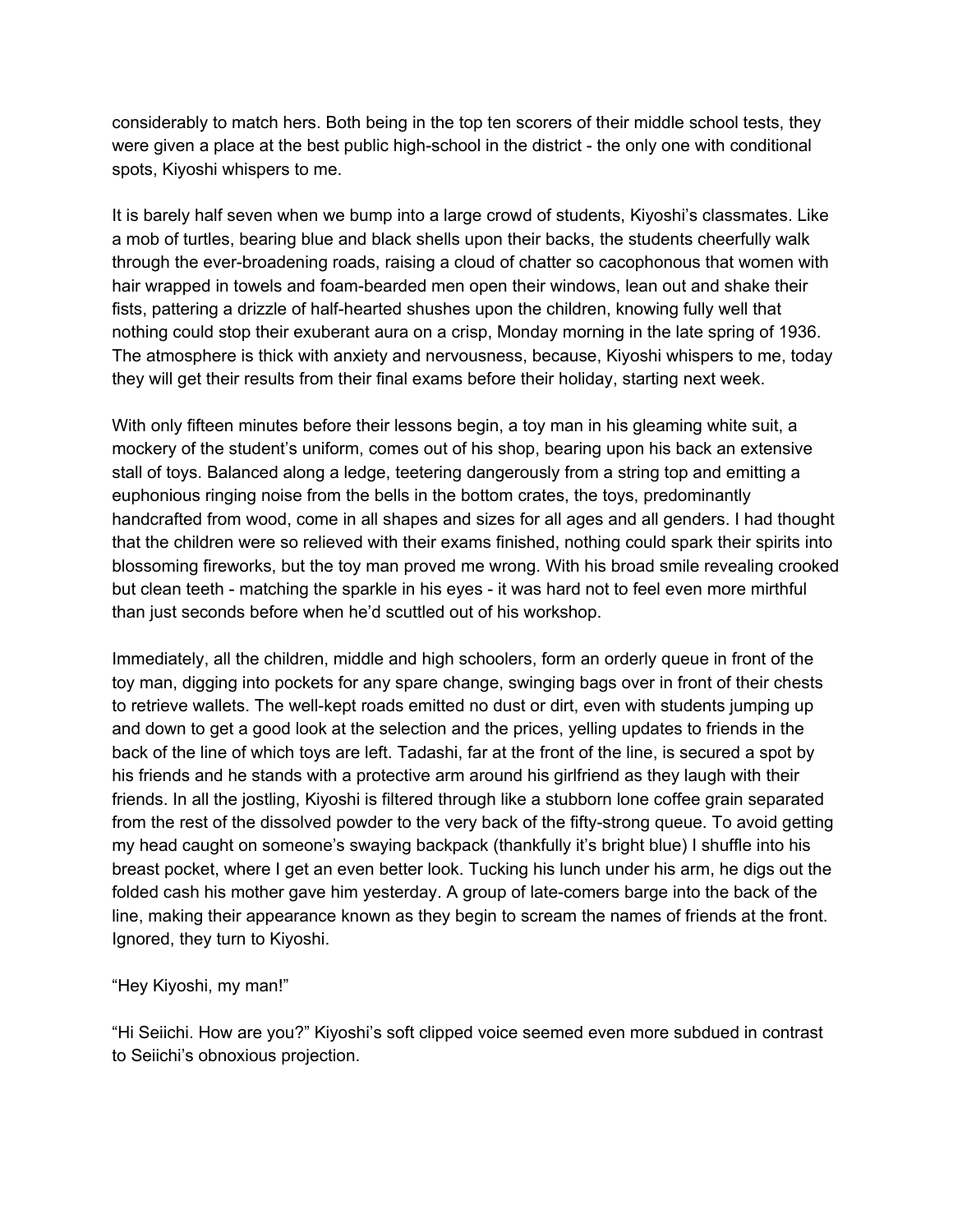"Good, thanks. What are you gonna buy?" He separates his reply from his question, and his question with the silence that follows with lighthearted, encouraging laughter.

"A yo-yo, maybe. Depends on what is left by the time we get there." Kiyoshi replied, shyly smiling in response to Seiichi's coax.

"A yo-yo? Why do you want one of those for? They are so old-fashioned! And cheap too, you know I have too many! How much money do you even have?" Seiichi shrieks, snatching the folded paper money in Kiyoshi's careful grasp that weakens with as he recoils in embarrassment, checks flaring as red as the paint on his desired toy.

"Only half a yen? Such a poor boy." Sneering, Seiichi's group imitate a pack of hyenas, howling with laughter as Kiyoshi hangs his head even lower, wishing for a shell he can hide his face in. Returning his money, Seiichi cuts in front, bringing his wolves along with him, leaving Kiyoshi in their dust of hilarity.

Pretending to fidget with the buckles of his bag, tears as bitter as my feelings for Seiichi beg to be escape the wall of eyelashes, but Kiyoshi kills them instead, smearing them against the sleeve of his white shirt. Ticking to five to eight, the town clock warns the students of their remaining freetime, however, with the line for the toyman even longer than ten minutes ago and desperate to be alone, Kiyoshi leaves the queue. Making a left turn, he fades right into the swarming crowds tapping out incongruent tessellations of rhythm onto the pavement. A rushing businessman with an unusually large briefcase excuses his way through the crowd, his head bent in a permanent bow of apology as he elbows his way through shoulders. Hitting Kiyoshi's arm, we are launched to the edge of the sidewalk, next to a bundle of blankets on threadbare newspapers. A small, shallow and ceramic bowl - typically used for rice - lies discarded and hopeless at the head of the heap. Smudged with streaks of dirt on the outside, the bowl contains a small coin, like a hurricane, with a strong and detrimental shell, but calm and promising on the inside. Watching all the people go by, most without barely a glance in the beggar's direction springs tears from Kiyoshi's eyes once more. In a fit of acceptance, he opens his bag and places a still-warm lunch of onigiri beside the coin in the bowl.

By the time we've settled into the classroom, the pauper has already woken up to the delicious comfort of hot rice and tuna, wrapped in salted seaweed.

## **Chapter 3**

After school, the teacher hands out the results of their most recent assessments in an envelope with their test and mark inside. Having to bring it home and have their parents sign it, Kiyoshi slips it inside his bag, squashed snugly between his two largest textbooks, yanking the zipper loudly to hide his rumbling stomach. Waiting for the most students to have left the school so that he doesn't run into them on his way home, he hangs around near a corner of a courtyard where a big group is gathering. If he stands close enough to be a part, but far enough not to engage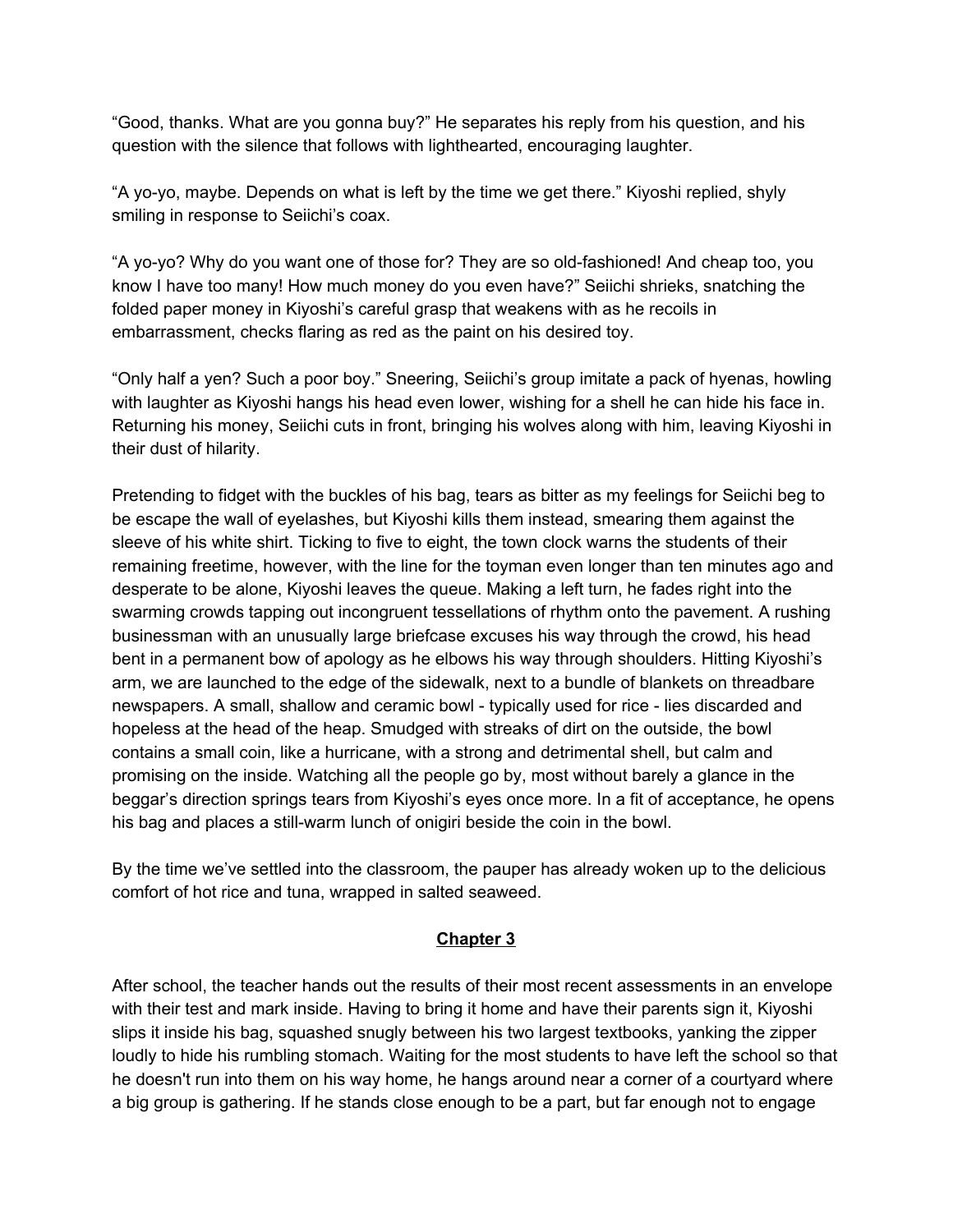with them, no-one should ask him questions. Watching the seemingly never-ending student body sporadically rush out of the school as the pale green tree of education squeezes out all of it's lemons - bright and cheerful students - and begins to pick out the unripe clumps of lime that won't leave. Overhearing the large group's conversation beginning to blend into the topic of going home, Kiyoshi leaves before the end of it. Taking the now empty regular route home, he notices the toy-man just packing up as the last of the students leave the school. Remembering how he still has some money, he goes up and asks the man if he had any toys left. However bleached his white outfit was this morning, the toy-man's clothing now has streaks of black oil and brown mud strewn across his shirt as if it was a canvas and the nature of his job the paintbrush.

"You're in luck, young man - I have one left." Annoyed, but trying to hide it, the toy-man reaches into a cabinet of his moveable stand and pulls out a wooden red yo-yo. Although America was producing plastic and other polymers at this time, it was still expensive to ship it to Japan, let alone produce it.

"Thank you so much!" Kiyoshi's smile was full of genuinity as he paid the 0.4 yen fee that the yo-yo was worth.

Leaving the toy-stand playing with the yo-yo, he walks home with an great skip in his step, undaunted by the burden of a grade he carries on his back. From my place in his breast-pocket, the yo-yo is a beautiful vermillion shade, catching the sun's wink in its reflection everytime he swings it up.

Government officials hurriedly walk around the street, pasting posters asking for military help on the lampposts, asking for recruits that they could begin to train. Putting it in the school district where two primary schools, four secondary schools and a university are located was a smart choice, I had to agree with what Kiyoshi was whispering to me under his breath; if they were looking for people to train, graduating students were by far the best recruits (those with office jobs would not leave the comfort of stability without urge).

Passing by the pauper's street on their way home - alone - as the afternoon never had the business of the morning or the evening, Kiyoshi - looking to see if the beggar was still there tripped on his shoelace, sending me flying out of his pocket and tumbling in tight circles around on the pavement. He himself fell flat on his face, but remained stationary unlike the yo-yo which decided to mimic me by also cascading down onto the pavement and rolling down, miraculously not shattering into two. Quick to stand up back on his feet despite his heavy backpack, his hands and knees presenting a beige and white background respectively to a series of scrapes and dirt while his face shines with embarrassment, a deep tinge of pale red. The yo-yo, now matching his face colour was now held by a young girl, she couldn't have been more than three years old. Scooping me up and placing me back into his pocket in a single sweep with his back turned to the young girl and her mother, he puts on a brave smile and rotates to face them.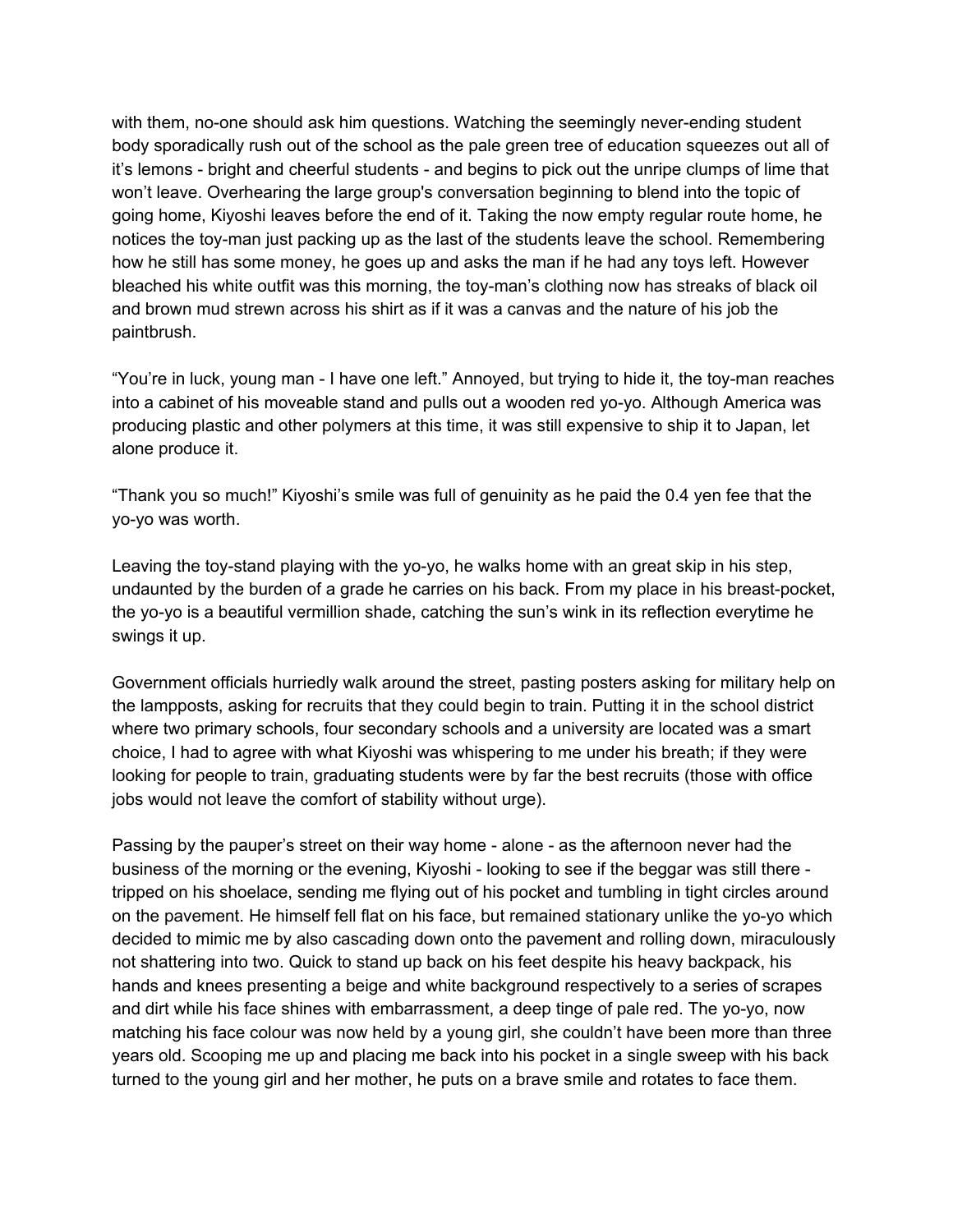"Careful, are you alright?" the woman asks with a smile only a mother can muster: sympathetic and understanding.

"Yes, I'm fine thank you. I should tie my shoe-lace." Kiyoshi responds, quickly bending down again to tie the black ribbon, before the woman can reprimand him.

"I believe this is yours" the woman says, gently prying her daughters' fingers off the yo-yo. A small wail escapes the girl and once Kiyohsi stood up, I saw the particles of dense cloud beginning to accumulate in her eyes, hinting it was going to rain soon.

"Miyoko - please. It's not yours." the woman speaks with a knife's edge at the back of her voice.

"But mama - I don't have any toys" and boy, when the rain came, did it come. Tears of sadness typhooned out of her eyes, the saltiness fogging up the entire retina so it was all a grey blur; you couldn't tell the white from the dark pupil.

"You know what, she can keep it. I have another one at home. Goodbye and enjoy your day." Kiyoshi lied to the woman through a stiff smile, knowing perfectly well he hadn't had a toy since his seventh birthday. Now quite hungry and not really having the energy to deal with a crying child and an equally annoying insisting mother, he quickly walked past the pair before the woman could protest.

"Thank you, say thank you, Miyoko" the woman nudged her child as she stroked her shoulder.

"Thank you" in a high voice broken up by hiccups is the last thing Kiyoshi heard before he turned the corner.

As soon as he unlocked the front door and repocketed the key, he got a pan and began to reheat yesterday's leftover rice. Although they were not rich, they had electricity. Spreading wildly across America and subsequently the world throughout the 1920s, by halfway through the next decade a large proportion of Japanese homes had electricity, particularly those in the cities and their suburbs. After five minutes of frying, he couldn't stand it anymore and dumped it on a plate, careful to turn off the gas. He had set me upon the tabletop and sat in the chair to my left, pushing the bowl between us.

"Eat." Obeying his simple command, I crawled up and began to nibble at the warm rice, taking a grain at a time. Once he had seen I'd had my fill, which I'd shown by lying down, ready to sleep off the effects of a delicious meal, he tucked in with wooden chopsticks. Once he finished, he washed the dish, pan, and chopsticks and dried them, replacing them exactly where he'd found them. Then, he took me - drunk on the effects of eating enough - and his backpack and moved us into his room where he placed me on his pillow and covered me with his handkerchief of a blanket. Before I succumbed to the waves of sleep and drifted away with the current, I watched him take out his books and begin to do homework, or study or both.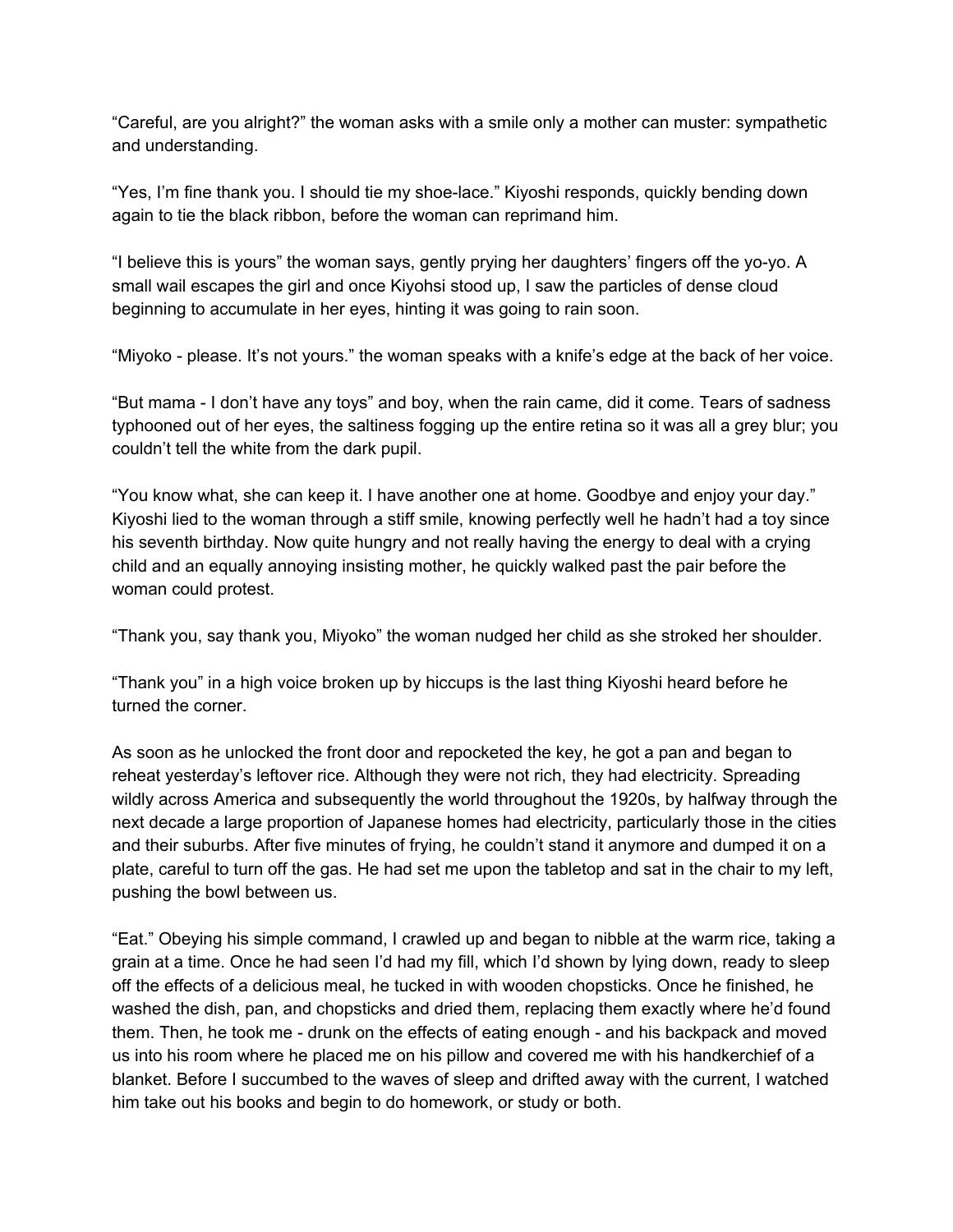Slipping in and out of consciousness, I vaguely remember the front door being obnoxiously opened and slammed closed and then some time later repeated but with much more grace.

"Kiyoshi, Tadashi - I'm home!" Their mother's shrill voice wakes me up from my peaceful nap and Kiyoshi quickly places me in his pocket before heading out from his room into the living, clutching the envelope with his grades.

"Hello Mother, how are you?" Kiyoshi asks, giving her the envelope in exchange for her bag of groceries which he begins to unload in the cabinets.

"Good, thank you dear son". She carefully picks along the sealed segment until she opens it. Watching it get pulled out, Kiyoshi sucks his breath in a little.

"Come here" she tells him, holding her arms half as wide open as her smile .

He goes to her as her arms wrapped around him tightly. His own arms firm by his side, he can feel the stress in her shoulders; just as he carries around a burden of books that could be removed, she carries a burden of constant depression and anxiety.

"Look." After an eternity, she lets go and hands him the paper.

A 99 in Japanese and History and a 100 in Maths and Science, his overall ranking in the school and the district was first, in the entire nation, third. Having one more year of middle school before he graduates to high school, the seventh grade was arguably the most important pre-teen year. The students' results from this year would determine which high-school they would go to, and being third in the nation guaranteed scholarships from the best high-schools in the country.

"Well done, well done, Ki-ki! I'm so proud of you! Ta! Tadashi! Your brother came third!"

Tadashi emerged out of his room, dressed in his best clothes with his coat draped among his shoulders, hands in pockets.

"In the school?"

"No, in the nation! This is incredible, quickly get a piece of paper to write about the good news to Father - he must know how well Kiyoshi has done!"

"Great job, Ki-ki. That's amazing." Patting Kiyoshi on the shoulder, his eyes and smile say otherwise.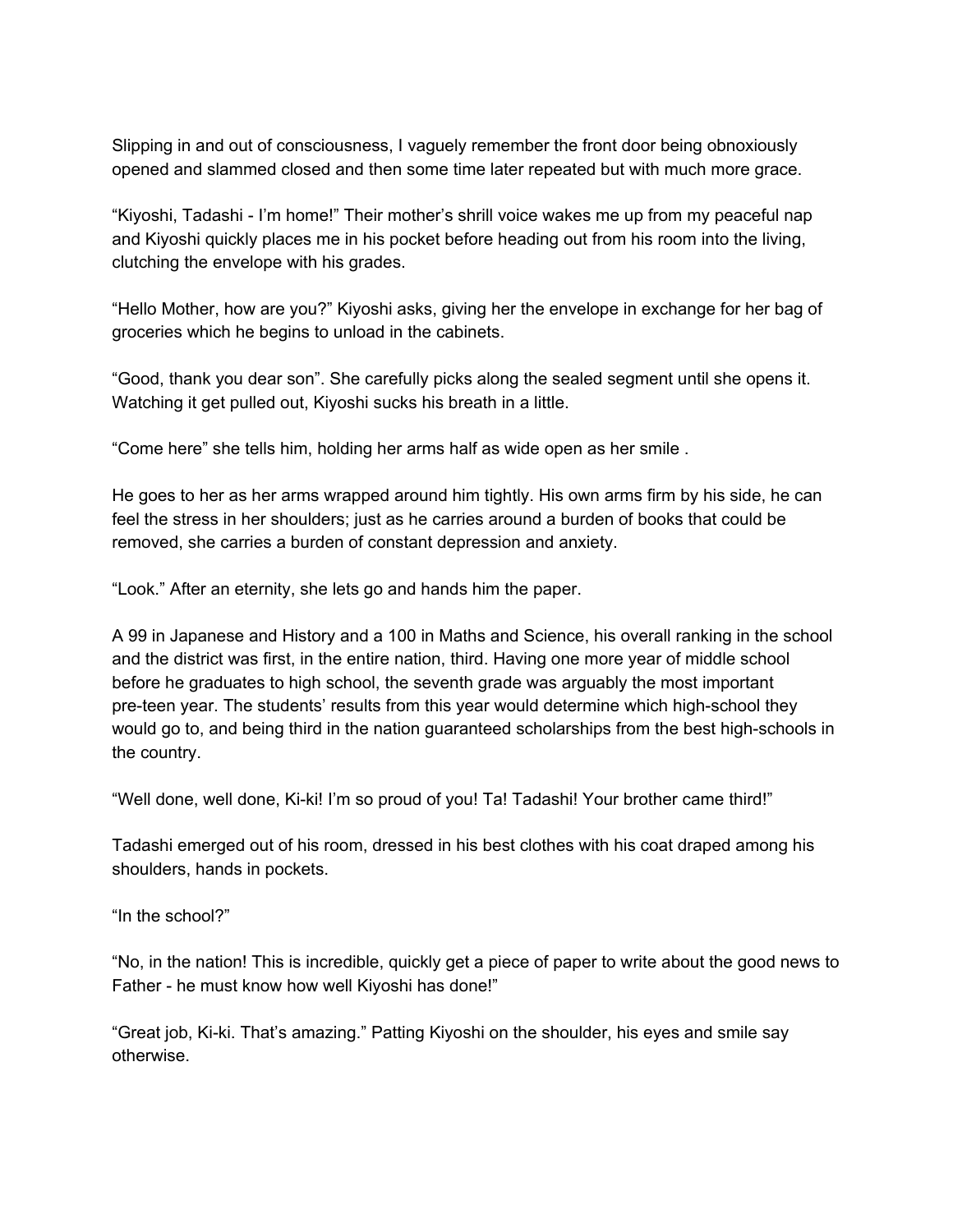Kiyoshi smiled and shrugged, simply glad he had passed. He was thankful for all the hours he spent studying, he told me later, and pleased that they had paid off.

"Now, Tadashi - for your results." Their mother had just signed her letter to their father and looks up at him expectantly.

"Here they are". He reaches into his pocket and pulled out a crumpled sheet of paper.

"Tadashi - you know you aren't meant to -" she stopped mid sentence as she finished smoothing out the creases of shame.

"Tadashi, how could you?" tears fill her eyes, but not from excitement. Signing the line for parent signature, she looks him in the eyes with a heavy heart and but gossamer voice, shaking her head, "with grades like this, it's only a matter of time before you get kicked out of your good school and get sent to a bad one".

The previous elated atmosphere of their small kitchen immediately dies, being reincarnated by one of shock. Tadashi steps forward with an initially concerned face, speaking quietly before gradually gaining confidence.

"But Mother, I'm not going to school next year," taking her hands in his he admits: "I'm going to join the Army. I don't belong in the classroom, I am not the kind of person who can just pour knowledge into their brain. For me, it all comes out my nose in a huff. I want to be free, I want to travel the world. I want to be active, to be strong. I want to serve my nation and to fight for it. I want to give back to the country that gave me so much and make her proud! But most of all, I want to find Father."

She looks at him incredulously, disbelieving every word coming out of his mouth, except for his final sentence. In fact, that is the only part she accepts as true.

He lets go of her hands, now as white as the paper she signed. Finally relieved his secret is out, he goes to his room where he emerges clutching their only suitcase, a duffle bag and a backpack.

"I already signed up and they accepted me. My training starts tomorrow and within the next five years, I will be travelling around the globe. I'll write to you of course and send postcards. I love you, Mother. I'm doing this for the family."

"You know how I felt when Father was recruited. If you really want to do something for the family, you'd stay here with Kiyoshi and I." Their mother, with a raging typhoon of silent tears flooding her face turned her back on him and went to her room, where she slammed the door firmly.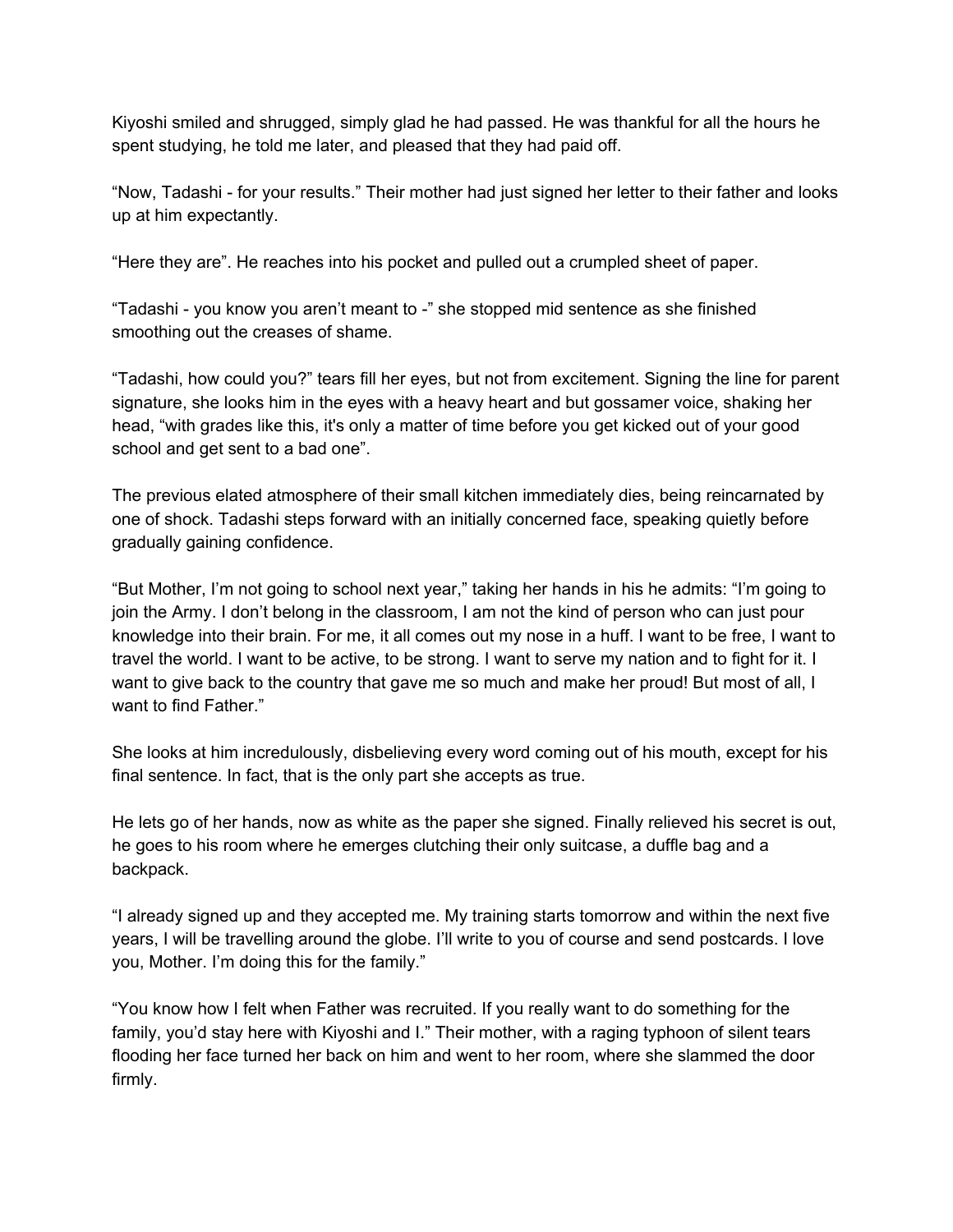Kneeling over by the door to tie his boots, he gave a cheerful wave despite his eyes also welling with tears. He couldn't help himself. Rushing over, he gave Kiyoshi a hug lasting a second, but the second was long enough for a single tear to drop from Tadashi's face onto Kiyoshi's shoulder, staining his uniform with the bitter saltiness.

"I love you, brother."

"I love you, Tadashi. Stay safe and come back soon."

"Of course, I will! Obviously you'll see me in the paper, alongside articles about my heroism and medals - don't forget to attend the ceremonies!"

A loud strong yes boomed from Kiyoshi's heart, rattling all the particles in air until it reached Tadashi. The two brothers stared at their reflections in each other's eyes as the world stopped revolving, extending their goodbye as it hung suspended in the moment.

Neither of them could have suspected it would be their final one.

#### **Chapter 4**

Some five years later, Kiyoshi was Tadashi's age when he left home for the army. In those five years he had grown twice as tall but was half as slim, hiding his sadness that tore a hole in his heart, each day getting larger and larger until one day, it would consume him whole. He filled the hole of broken love with studying, he got 100s in all his subjects for the past four academic years consecutively and his mother approached her loss with the same attitude. Working 11 hours a day before Tadashi left, she started slaving away for 13 hours, with the intensity twice as high. Distracting herself from the loss of her son, she often volunteered to work through weekends and brought home her projects to work on. Sleep was her enemy and she avoided it like a criminal avoided the police. I never left Kiyoshi's side because he wouldn't let me, although he never showed me to his mother. I became the second half of his soul.

Five years beforehand he was in the penultimate year of middle school and when he came third in the nation for exam results, he was offered multiple placings from schools all across the country. But he didn't leave the district and ended up going to the best school in the next neighbourhood. Going to Tadashi's would have left him in tears at the end of every day and it helped that Seiichi wouldn't be there to make it worse. Now at the beginning of his final year of school, by the end of the next academic year he would be off to university. His typical day in the autumn of 1941 consisted of school, working in Uncle Shigoru's restaurant which used to be Tadashi's responsibility, coming home and studying, well into the dawn before repeating the process. But that was just in his personal bubble. The bubble that consumed the world spelled war. The decade-long war that waged in East-Asia from 1941 had nothing to do with the war that started in 1939 in Europe, even though the Japanese army signed the Tripartite pact with Germany and Italy, confirming the Axis alliance. Rumours within the neighbourhood and the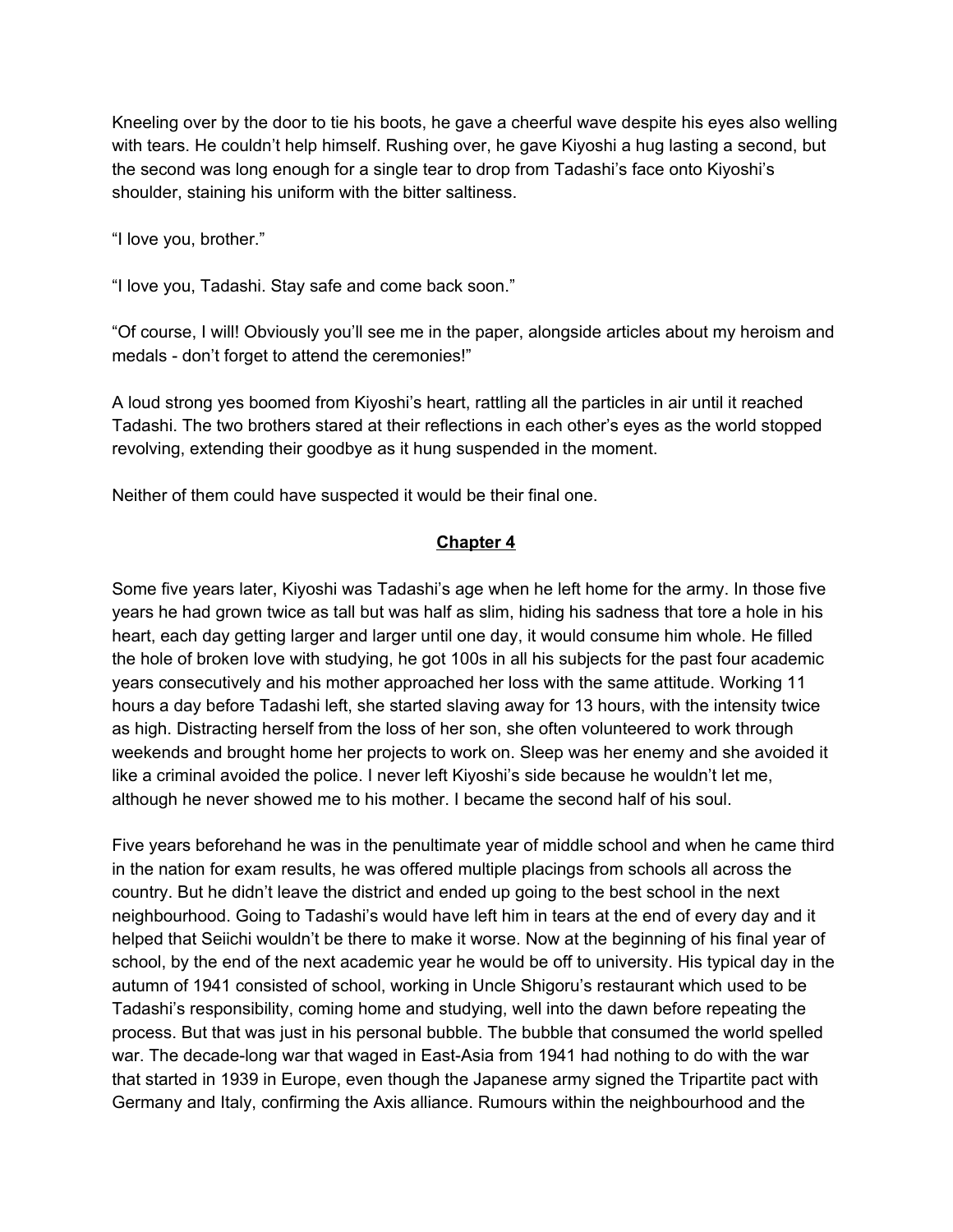local papers had it that the only reason the Europeans had signed was because they had a weak Navy and didn't want Japan (with arguably the strongest Navy in the world) to attack them. It seemed almost everyday too that the Japanese newspaper reported a new segment of Asia that the army had seized, although there were never any mentions of Tadashi or their father, which was the only reason both mother and son scoured the papers.

The Japanese school year starts in April and ends in March with two one-month holidays of vacation, making September the beginning of the second term. With exams at the end of the second term drawing closer with each second, Kiyoshi came home as soon as his shift at the restaurant ended and no sooner had he fed us both rice (that became our ritual), he started reading.

## Knock knock knock.

Startled, Kiyoshi sweeps me off his bed and into his pocket as he has done for the past five years. No-ones knocked at the front door in a very long time, the only people that want to get in all have their own key. Reluctantly, he undoes the hatch and opens the door to reveal two dressed members of the Imperial Japanese Army, guns in belts and buttons gleaming. After a long awkward pause in which the two identical men eye Kiyoshi's knife-slim build and then each other, one of them speaks in a deep but clear voice.

"Is this the home of Tadashi Tanaka?" he asks.

"Yes, sir, but he left for the army five years ago, deported to Kweilin in China some months ago and has not set foot in this house since late March 1939." Kiyoshi replied thinking back to Tadashi's last letter before the summer, his high and mellow voice a sharp contrast to the man's.

"I am afraid he'll never step in this house again." The other one said, passing Kiyoshi a letter.

## It is with deep regret that we inform the family members of Mr. Tadashi Tanaka of his death in Kweilin, China due to disease on August 12th 1941.

Condolences, Imperial Japanese Army (IJA)

Tadashi had been dead for over a month, and everyday Kiyoshi and his mother had prayed for his survival. They had no idea that he'd even fallen ill. His eyes sprung with tears that didn't spill over; they froze of sadness before they even reached his eyelashes.

There are two kinds of sadness, the type that is lukewarm and slowly consumes you, starting from your heart and spreading to your feet, fingertips and ends of your hair until you are nothing but it. You don't feel it consuming you, for it is a numb, almost invisible emotion and you only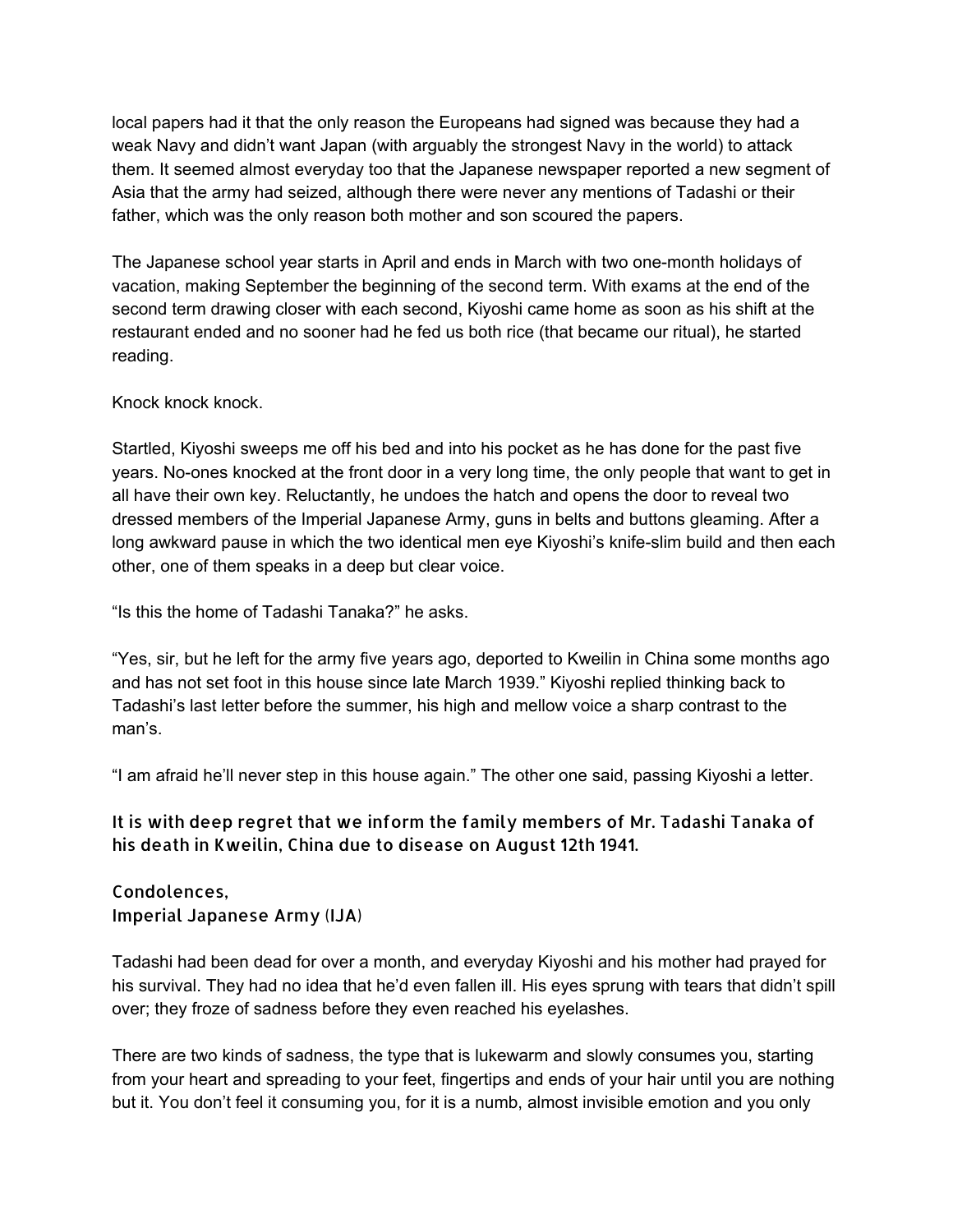realise what has happened when you feel a hollow type of full and a lifetime has passed. Full of sadness, you float on a single thread of vitality that urges you to live. And then, there is the type that is colder than a Siberian winter. That kind claws at you and rips you apart almost as soon as you hear the words spelling your fate. Once the realisation kicks it and the words settle in your mind, they as soon send shards of icicles straight to your heart, piercing and wrenching it apart. Determined to drag you down with it. Determined to swallow you up in glacial anger and watch you drown in scalding remorse. Determined to oversee your throbbing death and to feel happiness when your heart beats no more.

There is no in between.

Closing his eyes, the searing blood bursting his veins melted the ice at his retina and a paint stroke of saturated red liquid brushed down both his cheeks simultaneously; evaporating into steam as they slid, leaving a trail of smoke in their wake, rising from his face into the atmosphere above (which hung low to the Earth with its weight of accumulated sadness that ascendended from below).

"But Mr. Tanaka, you know the army's job is not to deliver letters," the man who handed him the letter is clearly in a rush or is uncomfortable and wants to change the subject, "your brother speaks - well, spoke - so highly of you and always urged the higher commanders to recruit you. But there was never no need as we always had a fluid trickle of applicants. Now, however, that's a different story. There is an island we want to invade, but we are not sure who the enemy will send to defend it as it is quite important. And we need to be prepared for the worst. We need numbers. Numbers that we no longer have. The disease that took your brother also took thousands of other soldiers. And they were the regiment we were planning to send. Now, with almost a tenth gone, we need replacements and we've run out of trained applicants. We need you to fill Tadashi's spot, do you understand?"

"What about my mother?" Kiyoshi retorted. He knew this was what they came for as soon as he read the letter. An aggressiveness that hadn't been there before now underlined every one of his words.

"Tadashi did always say his ears were his brain," one nudged the other before quickly adding, "that's all been taken care of. We'll give you fifteen minutes, from now, to pack your things in this bag", he chucked a large backpack at him that they'd left in the hall, "and then you're coming with us."

"No. No! My mother lost so much. I can't leave her." Kiysoshi shook his head out of desperation that echoed in his voice.

"Mr Tanaka, we won't ask you again. Besides, don't you want to avenge Tadashi's death?"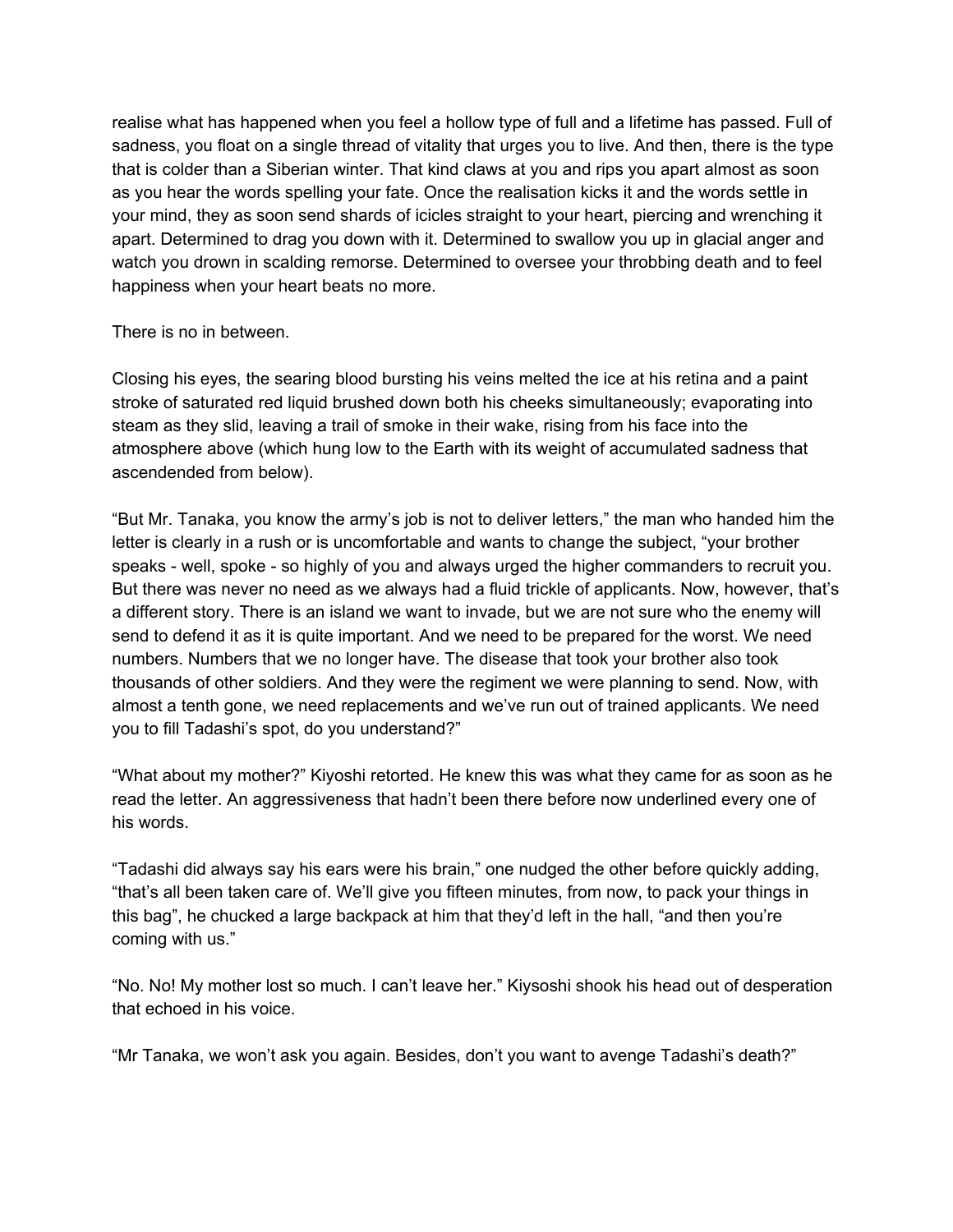"Tadashi is dead. And I couldn't do anything about it. I didn't even know about it! But my mother is alive, although she doesn't wish to be. She is dying of sadness. I can still protect her from death. I know she is at the top of his victim list, purely because she never deserved it. How can I leave her? How can I leave her knowing she won't be alive when I return? Tell me!" I'd never seen him like this before. He dropped the bag and shook the officer who asked him the question, juddering the non-existent answers out of the man. He was an insane kind of angry, shivering with sadness.

Retaliating with a simple movement, the officer wriggled himself out of Kiyoshi's grass grip and grabbed his shoulders, pinning him against the wall with his feet at least ten centimetres off the floor, his shoes dangling.

"Your mother is Japan, she is the one who provided you with your creators and kept you alive. She is the only one who matters. Her survival and your future are intertwined. Do you know what the penalty for not being loyal to your home country is, Mr Tanaka?" The officer spat into his face.

Kiyoshi nodded and was released. Collapsing to the floor, he lay there, panting to force air into his lungs as he wheezed his shock out, only to gasp it back in. The officer threw the bag on top of him.

"Uniform is in the bag. Put that on and fill the backpack with things you think you'll need. You now have ten minutes, thanks to your uncooperation." The officer barked at him.

"And if you try to escape," said the other before cocking his head towards his gun, ". . ."

Kiyoshi scrambled to his feet, snatched the bag off the floor and rushed to his room. Changing into the uniform, which consisted of brown cargo pants with pockets twenty centimetres long, shiny warm black boots that went up half his shin and a puttee (a long strip of cloth that was wrapped around the outside of your pants) for each leg. Slipping into the white cotton button-up shirt, he put the brown jacket on top and buttoned it up, securing it with the brown and yellow horizontally striped belt. The jacket had his Division number, 38, on the collar and the red and yellow stripes upon it detailed his squad, the infantry. Next, he put on a steel helmet before covering the helmet, placing a field cap of the same brown shade as the jacket and pants, making sure the star aligned with his nose. He also had a belt-pack-sling - even I didn't know what it was called. It was similar to black belt around his waist, but had a thread that went over his shoulder and linked the front to the back. A gun was supposed to be slung in one way and the sword in the other, which he found when he nearly cut himself on it while thrusting his hands inside the bag to see if there was anything else. The gun was an Arisaka, which had replaced the previous army gun (Murata) in 1897. He stuffed the clothes he'd been wearing and all his other ones in his bag, before filling the rest with the contents of his room, which wasn't much. His books and my handkerchief went inside among other miscellaneous items and while his eyes darted around the room, pinpointing useless necessities that he was going to leave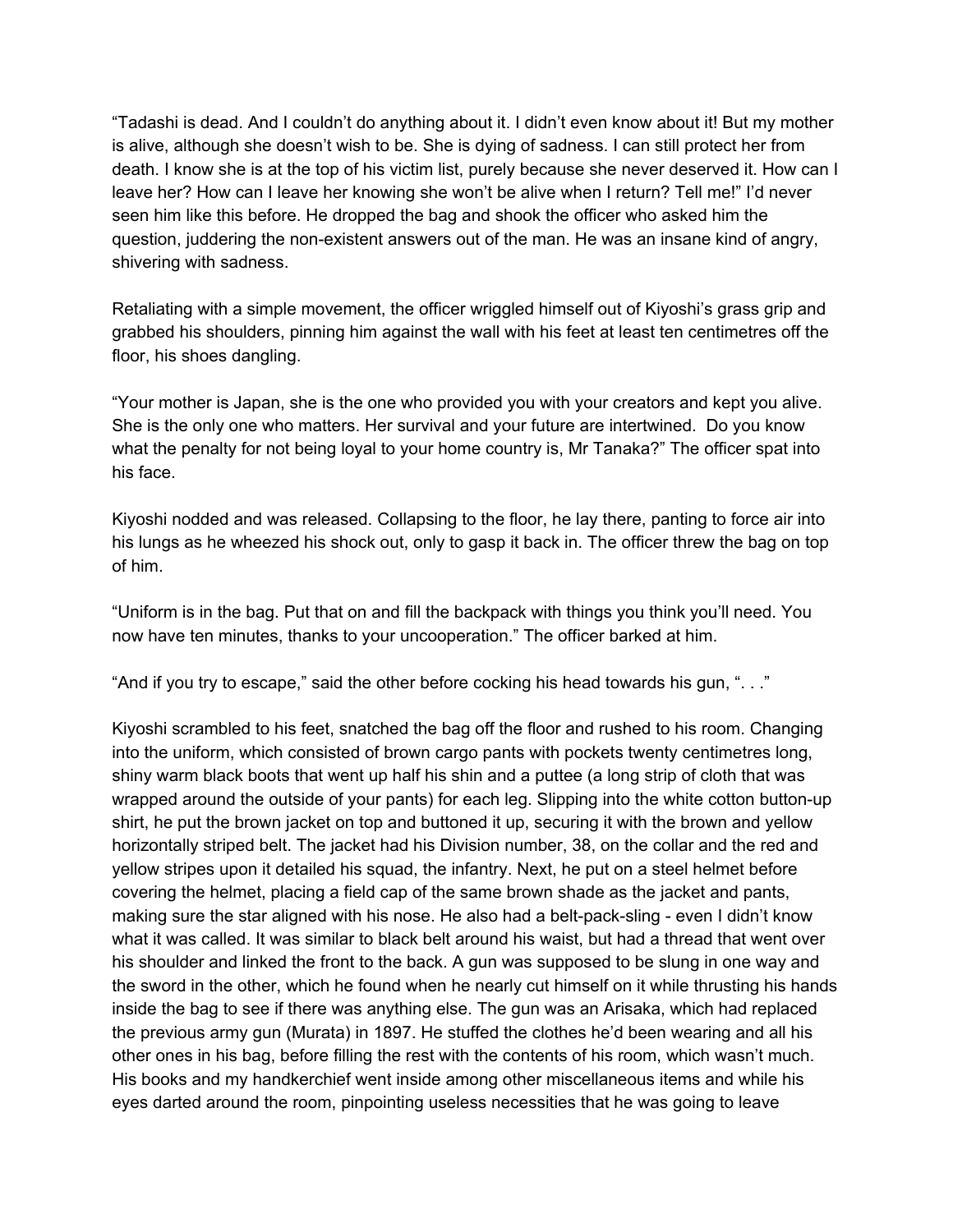behind, he laid his eyes on his folder containing his perfect streak of scores. He closed the bag and swung it on his shoulder, seizing the baby blue folder at the last minute. He came out into the corridor and placed it on the dining table where the officers had left the letter for his mother.

He joined the pair outside in the hall and closed the door, making sure to lock it before placing the key in his pocket, next to me.

That door was opened once more later that evening and then never again.

#### **Chapter 5**

From September to early November of 1941, Kiyoshi was sent to the training centre in Kyoto where he, alongside the brothers and fathers of other men who had been killed alongside Tadashi learnt how to use a gun and what rules to follow and under which circumstances, and which rules to follow under all circumstances, as well as the possible punishments for not adhering to them. They ran laps around the facility, did push and pull-ups and ate minimally; everything was monitored, from the time they woke up to when they fell asleep in the bunkers. The thing they spent the most time on was memorising logistics. Everyday, they would be drilled on all kinds of tactics in all kinds of situations and those that didn't remember repeated until they couldn't talk.

Told they would be heading to British-occupied Hong Kong some time in December, an island off China's South-Eastern coast, they were warned of its potentially heavy defence, especially since it was a harbour and was marine-wise very significant. In order to prepare the men for every possible scenario, they were also taught English, with an emphasis on pronunciation as opposed to known-words. Singled out as intellectuals, Kiyoshi and some other men skipped out tactic-review lessons which they already knew off by heart and instead developed their English skills, each trying to master a certain denomination such as British English, Canadian English or Australian English and learnt its slang, culture and accent alongside it.

In total, Kiyoshi was one of a around one hundred men who were given a crash course on war and they were all placed in the 38th Division (out of 51) because of the one thing they had in common: their region of recruitment, Central Japan. Within this Division, there were three regiments that were going to be sent to Hong Kong: the 228th, the 229th and the 230th. Out of the hundred men, there were give or take thirty assigned to each regiment, with Kiyoshi placed in the 230th due to his last name. The head of the Division, Major General T. Sato was in charge of a grand total 8086 officers and men, including the 66th Infantry Regiment and 38th Engineer Regiment. The 228th regiment was the largest, consisting of 3038 officers and men spread between two battalions. Recruited from Nagoya, some 200 kilometers west of Shizuoka, they were led by Colonel Tehichi Doi. Although it contained three battalions, the 229th regiment had a total of 2901 officers and men who were led by Colonel Tanaka Ryosaburo, all of which were from Gifu, a further 40 kilometers west of Nagoya. Finally, the smallest regiment of 230 contained two battalions sharing some 2890 men, all of who were from Shizuoka, including their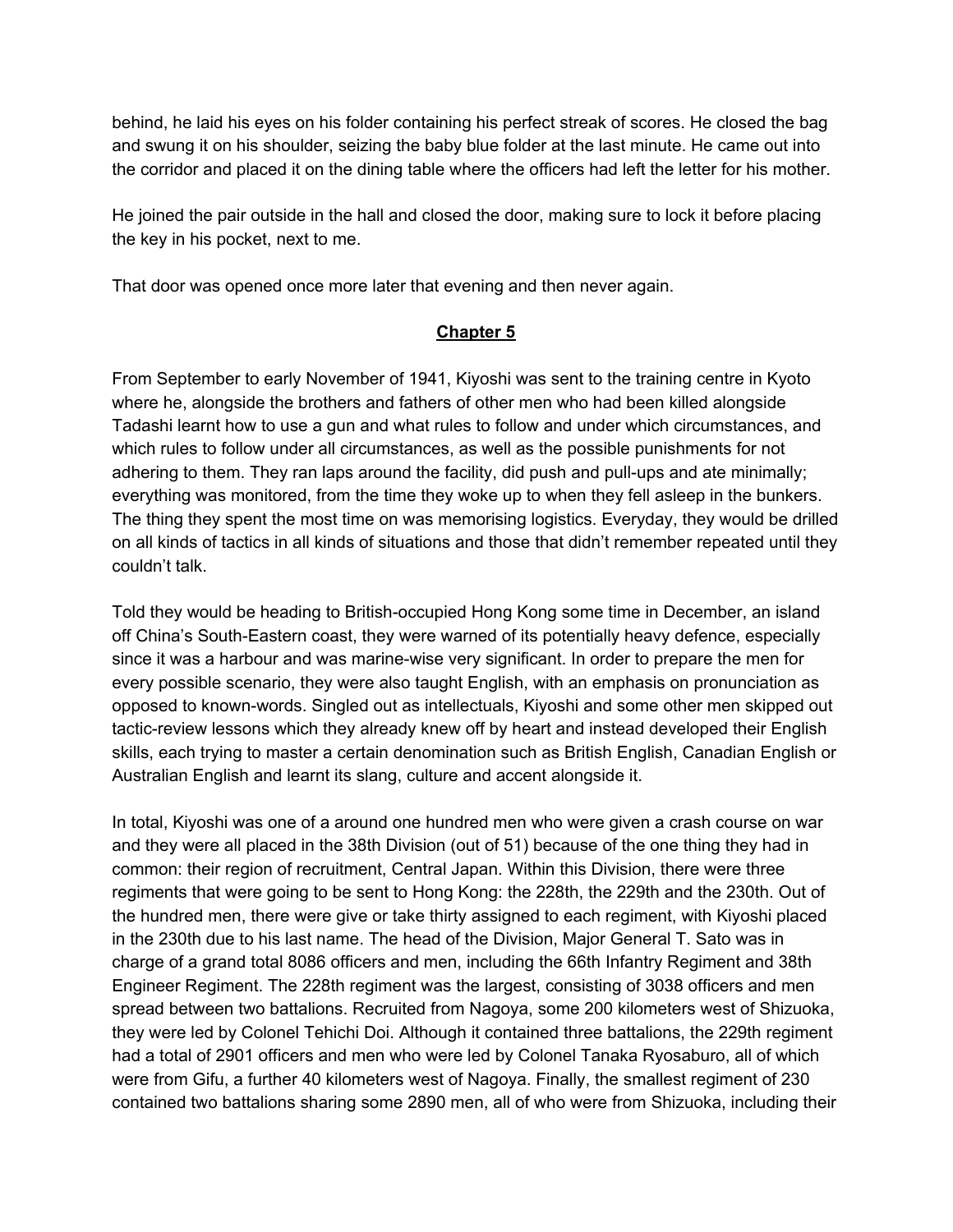Colonel, Toshishige Shoji. These hundred men travelled to Kweilin where, once united with the rest of their regiment, journeyed out by the newly-built train system and then biked to Hong Kong in high spirits, fuelled by their most-recent victory over the Chinese.

On Sunday, December 7th 1941, Kiyoshi and the rest of the Japanese men crossed easily into Hong Kong territory, and quickly found where the British were stationed. With them on one foliage-smothered peak and the British on the one directly opposite, they started an artillery duel, sending bomb after bomb in cannon's operated by four or five men each. Throughout the entire process, the Japanese never stopped hurling bombs over into the opposite mountain, although the oncoming rain pelting them with sparks of fire threatening to blow them all up, was sporadic. It stopped and started and then stopped once more. Even in the periods of sunshine, however, the noise was atrocious. Somewhat safe in Kiyoshi's cargo pocket, even through the fabric I wasn't immune to the sound of a match being lit, the wick sizzling and the bomb going off; you could hear the grenade whistling in the air ferociously like a warning as it travelled at dangerous speeds. When you multiply this noise by 100 on our part and perhaps 50 on theirs, in addition to the occasional barrage of bombs exploding to the left and right of you - the noise was clamorous and horrific, almost to the point where I couldn't describe it.

Finally, the British sent a signal of retreat and backed off from the mountain, leaving it all to us. Leaving not a moment or a bomb to spare, the Japanese quickly packed up their cannons and walked some 40 kilometres east towards the Gin Drinkers' Line. Starting at Gin Drinkers' Bay in Kwai Chung, it was 18 kilometres of concrete ribbon passing through Kam Shan, Shing Mun Reservoir, Beacon Hill, Lion Rock and Tate's Cairn before finally finishing in at Port Shelter in Sai Kung. The middle of the line, around Shing Mun was the most important as it was the Shing Mun Redoubt that housed the headquarters of the Line. Told that the Gin Drinkers' Line was similar to the Great Wall of China and would take one hundred years to capture because of its supposedly impenetrable defence, many Japanese, including Kiyoshi, approached the Line knowing that he'd never exit. Fight for your emperor and your loyalty to your mother, Japan, was the last thing Colonel Shoji said to his men before they entered the line, expecting to be attacked by the trees and the sky. Tense with anticipation, the atmosphere didn't go away even when they were a third into the line and still had not been attacked.

Hiking through Shing Mun along Gin Drinkers' Line, from Kiyoshi's cargo pocket I noticed something odd against the sea of forest. A flash of red, a splash of yellow and a dot of blue waving around in the far distance. I jumped up and down in his pocket, certain I was not hallucinating despite having eaten almost nothing in the past few days. Pretending to look for something in his pocket, he scooped me up and placed me on his shoulders, where I pointed towards the waves of colour. Shocked that he hadn't noticed before, he quickly alerted the others, some of which started laughing at the sheer idiocy. Their warm laughter never broke the ice-cold tension. Loading their hands and pockets with grenades - some tucked them inside their jacket folds - they moved towards the laundry that screamed "come and get me!". Silently running across the mud-filled surface, careful not to step on the concrete for the noise was too loud, the closer they got to the bunker the more signs of human activity they had. Forming a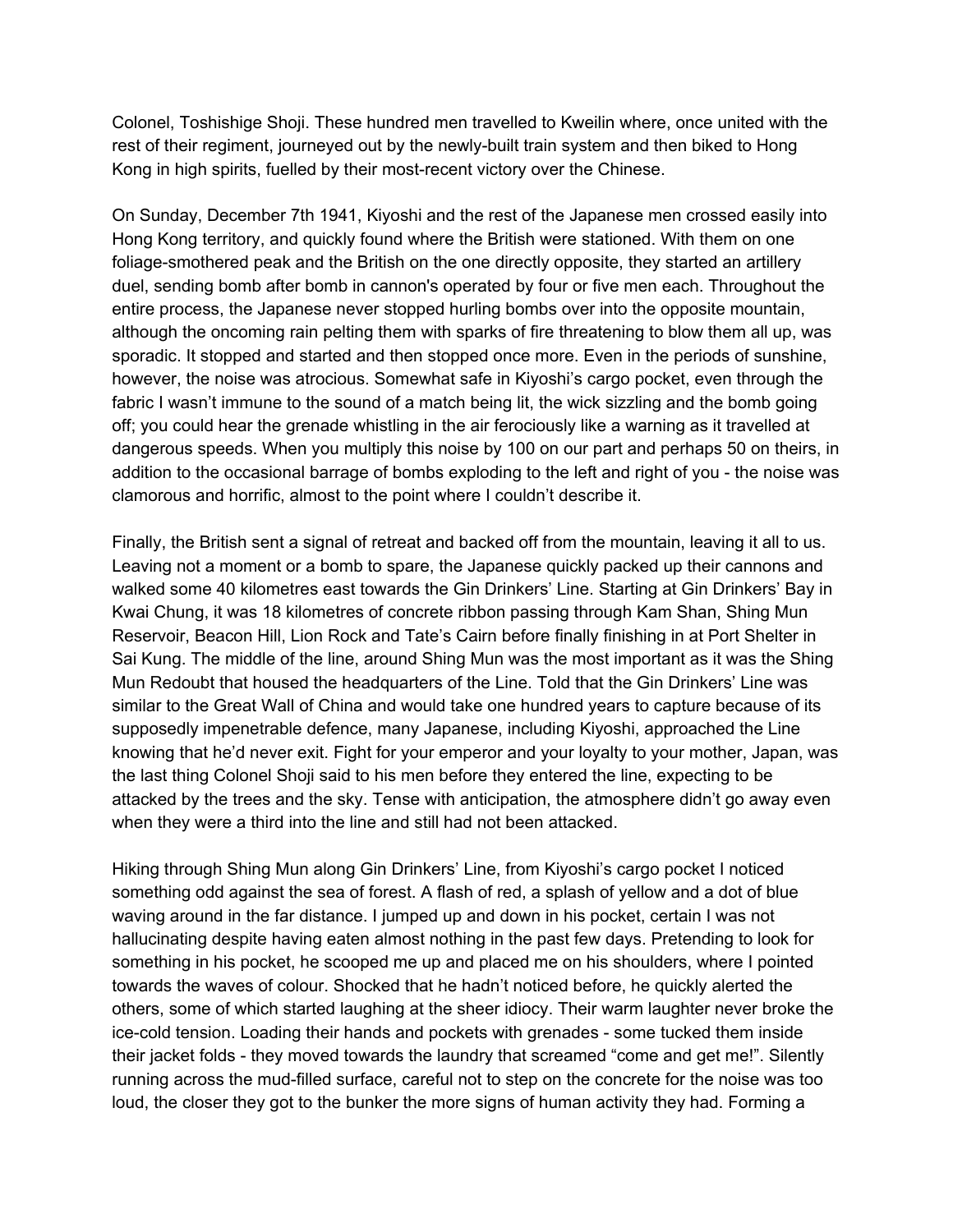line, they each undid a grenade or two and then ran past the entrance of the bunker, dropping their bombs inside as they did. The screams that the enemy let out with the constant chucking of grenades echoed throughout the mountain range, alerting the other British soldiers hiding out in the bunkers of Gin Drinkers' Line and they all fled south as the Japanese ran east, capturing the rest of Gin Drinker's Line - the official entrance into Hong Kong.

The following day, December 10th, the Japanese hiked through the rest of Hong Kong, shooting any signs of the British or their Commonwealth counterparts, reaching Kowloon very quickly. By the time they arrived, many of the Allied soldiers had escaped to Hong Kong Island, taking almost all the ships with them. Deciding it was enough for the day, the three regiments of the Japanese army paraded through the streets of Kowloon before being told to do whatever they wanted as a reward for their hard-work. Kiyoshi, knowing what was going to happen in the next couple of hours and wanted no part, asked Colonel Seiji if there was anything he could do to help them prepare for the next day. Disbelieving Kiyoshi, Seiji laughed but upon realising he was serious handed Kiyoshi a series of pamphlets depicting a large Japanese soldier standing on the mainland part of Hong Kong with a small British soldier on the island with the sea bordered off with a series of the Japanese sword, a katana. With the words SURRENDER NOW in bold red in the corner, it was quite clear that the Japanese had the British surrounded.

"Make as many copies of this as you can. And also," he chucked Kiyoshi a white bedsheet and a bucket of red paint, "write peace mission in English on this. You can write English, right?"

"Yes, sir, thank you." With his newfound job, he wandered into the now-abanded ferry terminal as the rape and massacre just five hundred metres away began. The entire city was a scream and it was impossible to drown out their song of despair as the black night descended. The faint light of dawn reflected the diminishing screams, until their pain was a whisper of help.

Emerging from his sanctuary with all his copies and the sheet, he lifted them high above his head as he stepped through the flood of blood, careful to step over the bodies that seeped the vermillion liquid. Absolutely horrified by what his fellow soldiers were capable of, he wanted to get off the island as soon as possible although the memory was now stitched into his mind. Thrusting what he'd done to Colonel Seiji, the soldiers capable of piloting a plane flew out to the island and dropped the pamphlets for the British soldiers to read and hopefully surrender. They also started a peace mission with Kiyoshi's sheet, but they'd hardly done it for fifteen minutes when the British governor sent his reply of two letters: no.

If that's the game they want to play, Colonel Seiji said, then we shall play it too.

Remember the fire exchange across the mountains at Hong Kong's unofficial entrance between the British and the Japanese? Well, that happened all over again except this time it was over Victoria harbour and the Allies didn't retaliate. It started on December 13th and ended on the 18th, at which point, Kiyoshi told me with a slight smile, General Major Sato was sick of playing the British game. As soon as darkness blanketed the island on the night of the 18th, the three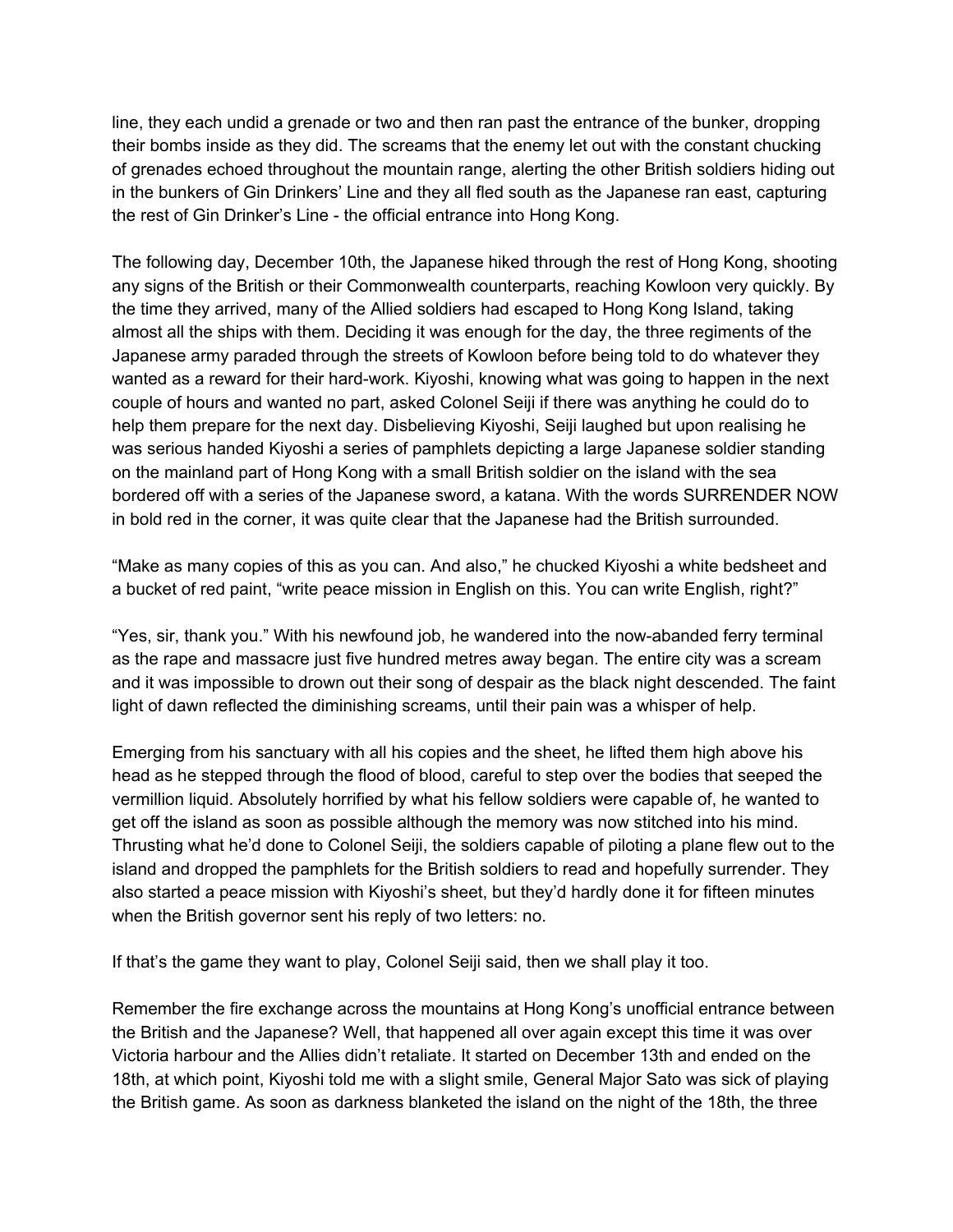regiments sailed across Victoria Harbour into Hong Kong island. The full moon their only guide across the harbour, Colonel Seiji briefed his men on what would happen.

"Intelligence has told us the British are hiding in trenches and bunkers with doors in the middle of the island where there is a reservoir, at Wong Nai Chung Gap. We will go there, hopefully by midnight or 1 am at the latest and then in order for them to open up, the person with the best English will go up and say something along the lines of don't worry, it's me, let me in, in English of course and then when they open up, that person will stab their bayonet into the soldier who opened up the bunker and then will open fire. Then, the rest will follow. Who would like to be the leading soldier?"

The men cheered and raised their hands, drowning out each other's attempts at English with their own.

"Be quiet - do you want them to know we are coming?", Seiji hissed, "Besides, I've already chosen. Kiyoshi Tanaka will say it."

With suddenly all eyes on him, from my place in his pocket I could feel his entire skin burn from embarrassment. The heat emitted from his thigh was enough to warm me, so I could only imagine the redness of his face.

Reaching the end of the harbour, they all got off the boat and began their hike into Wong Nai Chung. Quickly finding the bunkers as they were not well concealed, Kiyoshi was pushed forward by the group to do it. And quickly. I felt the anxiety coursing through his veins as he trembled, lifting his hand to knock at the hatch.

"Don't worry - it's me, Joe". Kiyoshi said in a perfect accent. The silence that followed echoed the emptiness of the wait, prolonging the moment from a second into a century.

The hatch opened. Driving his bayonet deep into something soft, he pulled it and gunned down the people in the bunker as more and more Japanese dropped down into it and opened their own fires. There was obviously a couple of exits as those still alive clamoured for either the left or the right of the bunker and once they were sure everyone was out, the few Japanese that had entered, including Kiyoshi, exited to aid their fellow men in the destruction of the soldiers. Spread around the entire Wong Nai Chung mountain range, Kiyoshi found himself near a concrete building as he took down soldier after soldier, his fellow Japanese men right behind him supporting him every step of the way. Hearing a muttering that sounded English coming from the building, he told his companions that he'd be heading in. They nodded and he went inside, hiding behind the folds of the building to make out the words.

"And so this Jap shoots me, right in the arm. I don't have an elbow anymore. But I don't care. When they find me and find me they will, I'll have this entire gun loaded with a new magazine. They are going down." Kiyoshi heard someone, most likely talking to themselves, pant through a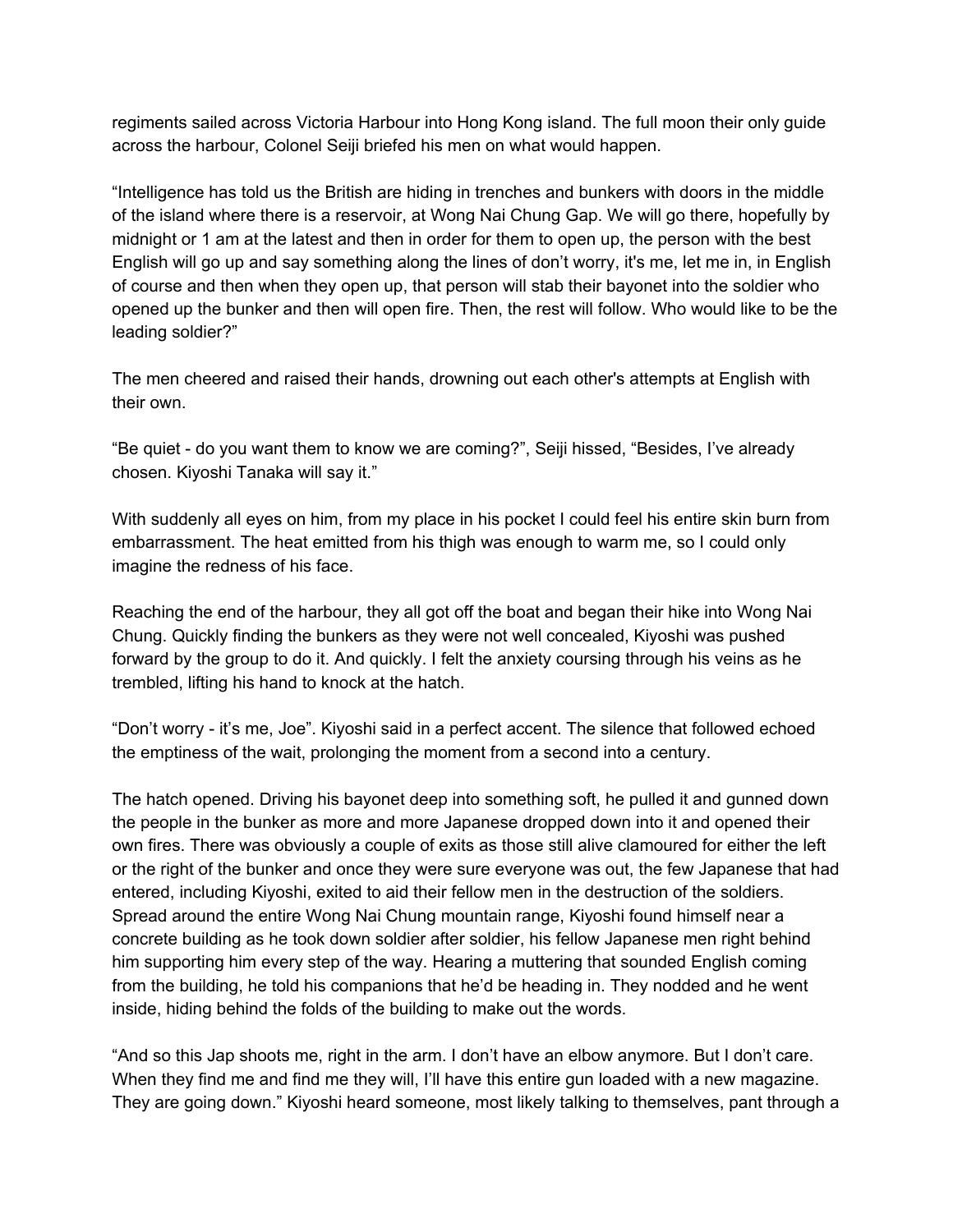self-pep talk. He decided to go outside and get support to destroy this man together, especially if what he said about the gun was true. He stepped from the fold in the wall.

"Stop," the man barked, "I see you. Drop the weapon gently and turn around."

Bending down, Kiyoshi placed the gun on the floor silently and, body convulsing in fear, he turned around to face the man. It was true, his entire right arm had been shot, blood drowning the flesh and bone. The gun in the man's left arm, he tightened his grip around the trigger. Anger swollen in his eyes, the man's icy blue retina showed no mercy, no feelings. Anger consumed him and controlled him. Anger was him.

"Ryo" Kiyoshi whispered and I looked up at him. Eyes trained on the wounded soldier before him, not another word came out of his mouth. But I understood. I understood everything he felt and wanted to say in that moment when he said my name.

The man pulled the trigger. Again. Again. Again. The hole in Kiyoshi's chest was too empty to support and he flopped on the floor. I barely had time to escape the cargo pocket when I felt his thigh land on top of me, crushing my lower body. Wriggling out in time to spare myself suffocation, I kept myself close to his body and crawled up to his face.

As pale and pristine as ever, his paper-white hollowed-out face was the only part of him not doused in dried brown or wet red. Eyes still open wide, he hadn't closed them before he was shot although he knew what was going to happen. This was bravery at its finest. He'd looked his killer in the eye and accepted his destiny.

Kiyoshi had transitioned from a cowardly but kind schoolboy waiting for his bullies to leave the school before he did into someone who put himself voluntarily in front of Satan's face multiple times, completely aware that it could be his last. Life is all about overcoming a personal challenge, and now that he had done that he could be suspended in Purgatory knowing he had lived life to its absolute capacity.

Kiyoshi hadn't died when he'd collapsed because a part of his soul was still in me. Although he'd never breathe again, his spirit was alive. Alive and flourishing in me. As long as I am conscious, his soul shall never leave the Earth.

## **Epilogue**

I let out a squeal of surprise, something I hadn't done since Kiyoshi's mother made the comment about their upstairs neighbour hitting mice. The man noticed me, a little ball of pale brown. A vermin of white against the angelic red.

He took aim.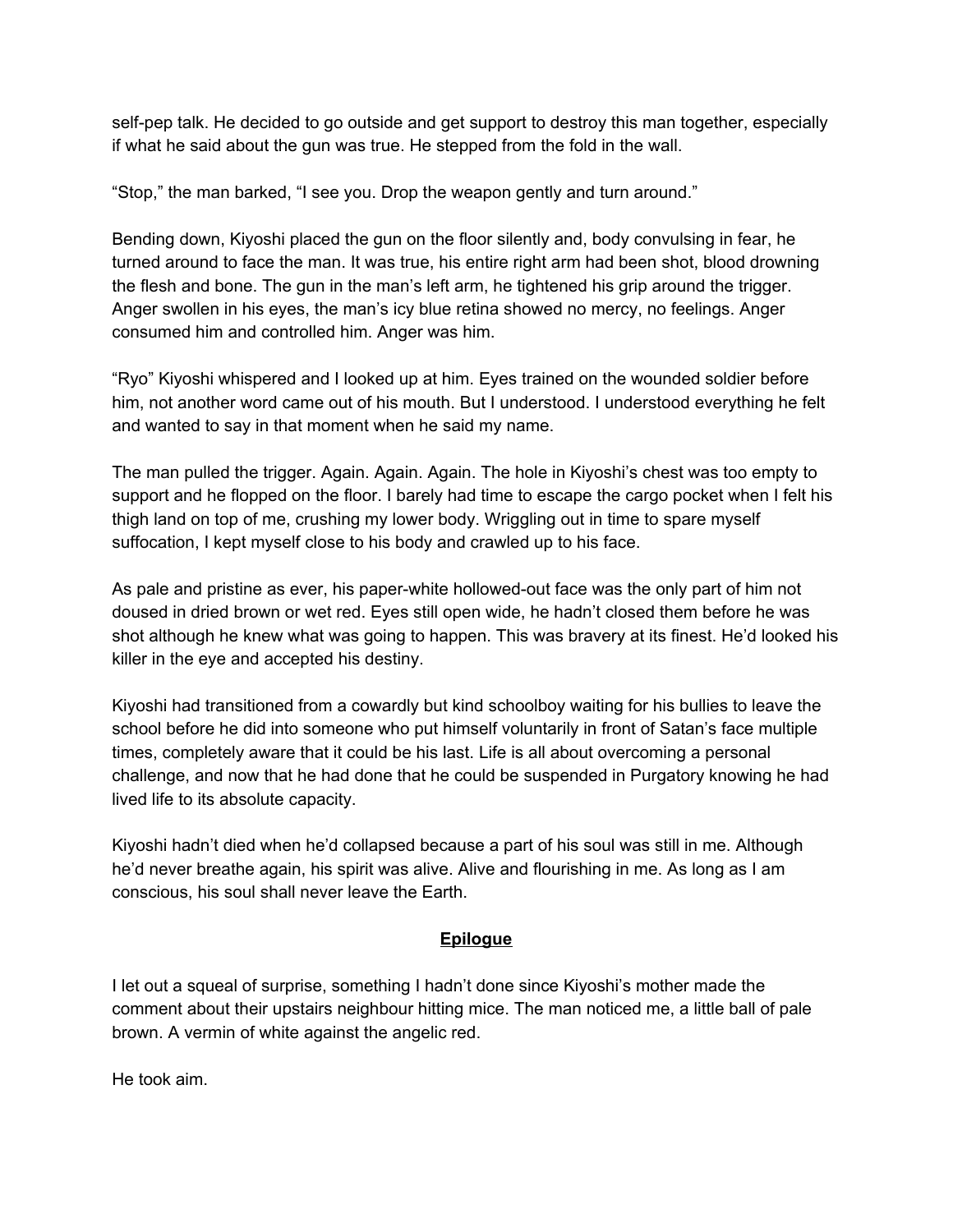But I ran. It took me a vast amount of self-control to leave Kiyoshi's side but in the end I did.

Scrambling to the fold of the room where Kiyoshi first eavesdropped on the soldier, I hide, surprised that my breath does not draw the man in closer; it's so loud I feel like it fills the room. Peaking out, I notice the man is still sitting, slumped over. His back and head against the cold wall, his eyes closed. He's probably sleeping, I thought and then left the room through the door.

#### Big mistake.

All around me people were stomping with large black boots. It was certain: if I happened to be in the wrong place at the wrong time, I would be flattened under them. Dancing in and out between a certain pair of legs, I knew I had to get out of here and fast. Looking around while paying attention to where I was scurrying, I saw a little hole with a rock above it, perfect for hiding out the fight before reemerging to fold myself into a dead man's body. When they bring the passed and injured back into the city, I can jump out and find myself a home. I am a guinea pig, afterall, and I belong with people. Running to the hole, I began to sniff out danger although I attributed it to the smell of blood and the sound of gunshots echoing throughout the atmosphere. Crawling my way in, I notice that at one point, the hole drops down vertically. Unsure of how deep it is, I decide its better if I remain near the entrance, especially since my danger receptors overload the deeper I go in.

Suddenly, I hear a hiss I am all too familiar with behind me. Slowly turning around I see a slithering ribbon of brown swerve at me, leaving me intact but with two small red dots next to each other on my neck. I realise too late I've wandered into a snake burrow. Turning around another 180°, I run for the entrance before I trip and fall. Getting up is too hard as the door begins to spin and flashes multiple different colours. Like a drunken man, I stagger to stand up as the poison from the serpent's fangs pollutes my veins. Flopping onto my back, I see a wide stretch of pink dotted with white before the sunset speeds up ten-fold and becomes black almost instantaneously. Consuming me with dusk, I descend down a tunnel with a strong sense of deja vu. Bringing me back to the time where I fell down a hole and landed in Kiyoshi's world. Does history repeat itself? I wondered as I remembered how at the end of the tunnel before Kiyoshi I saw light. Looking for it here, I saw none, only darkness.

Man kills man when provoked.

Nature kills nature to survive.

Nature is always at war.

## **Author's Note**

This was only the Japanese invasion of Hong Kong; the occupation itself is a whole other story. I've left it out on purpose, as after finding what really happened to the expats and locals living in